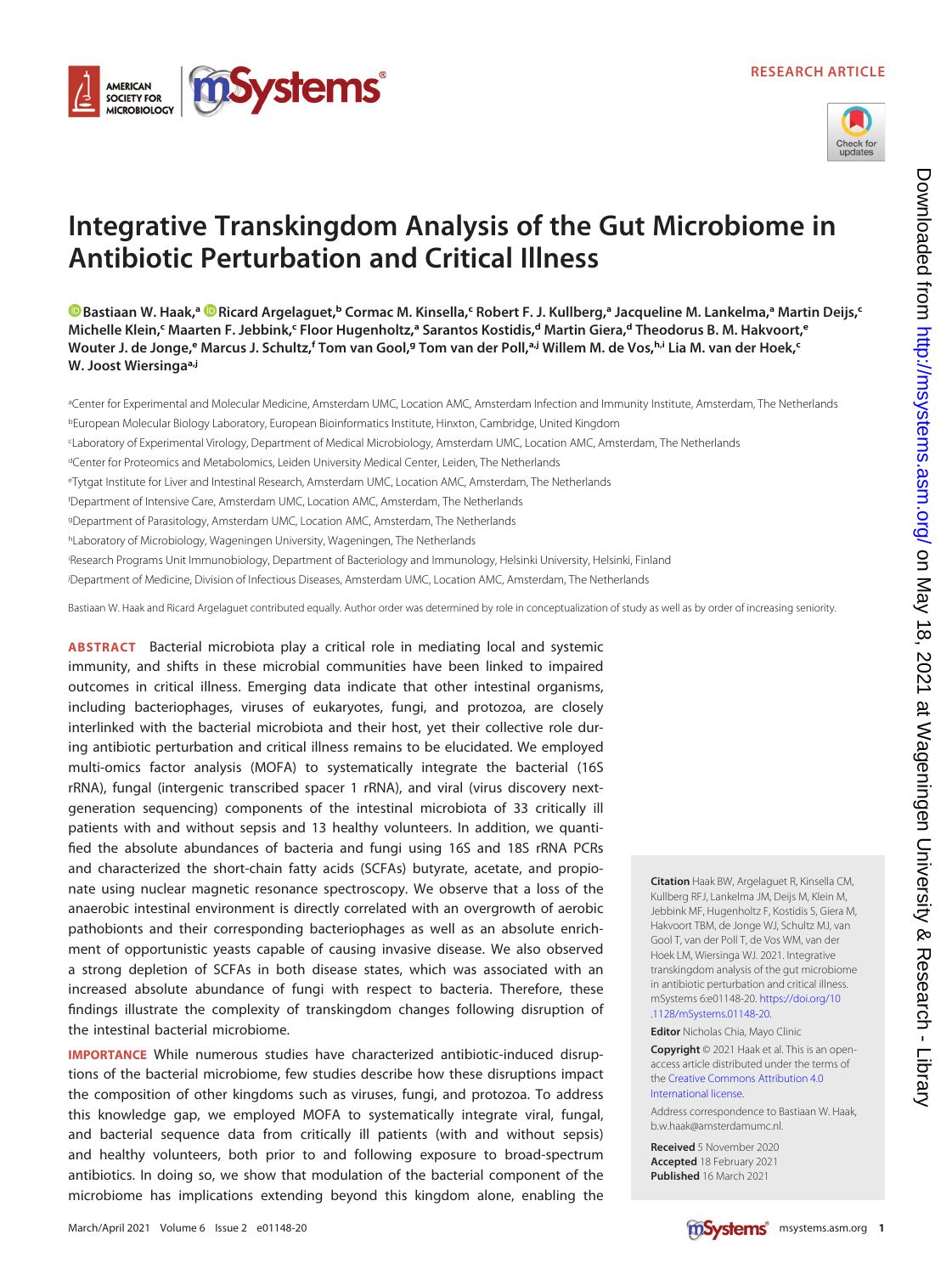

overgrowth of potentially invasive fungi and viruses. While numerous preclinical studies have described similar findings in vitro, we confirm these observations in humans using an integrative analytic approach. These findings underscore the potential value of multi-omics data integration tools in interrogating how different components of the microbiota contribute to disease states. In addition, our findings suggest that there is value in further studying potential adjunctive therapies using anaerobic bacteria or SCFAs to reduce fungal expansion after antibiotic exposure, which could ultimately lead to improved outcomes in the intensive care unit (ICU).

KEYWORDS bacteriophages, fungi, multi-omics, data integration, bacteria, microbiome

In recent years, widespread efforts have been dedicated to elucidating the impact of intestinal microorganisms in health and disease (1, 2). Animal studies have shown intestinal microorganisms in health and disease ([1](#page-11-0), [2\)](#page-11-1). Animal studies have shown that broad-spectrum antibiotic modulation of the intestinal microbiota enhances susceptibility to enteric and systemic infections [\(3](#page-11-2)[–](#page-11-3)[5\)](#page-11-4). In line with these preclinical findings, our group and others have observed that exposure to broad-spectrum antimicrobial therapy profoundly distorts the composition of the intestinal microbes of critically ill patients in the intensive care unit (ICU) ([6](#page-11-5) [–](#page-11-6)[8](#page-11-7)). These disruptions within the intestinal environment enable the rapid expansion of opportunistic pathobionts and nosocomial infections, including infections with vancomycin-resistant enterococci as well as invasive disease by antibiotic-resistant Enterobacteriaceae ([9](#page-11-8)[–](#page-11-9)[11](#page-11-10)).

Traditionally, viruses were considered solely pathogens; however, growing evidence suggests a more dynamic relationship between the virome and the host, mediated by direct interactions with the bacterial microbiome ([12](#page-11-11) –[15\)](#page-11-12). Viruses in fluence immune development and shape tissue architecture ([16,](#page-11-13) [17](#page-11-14)), and changes in the composition of viral communities have been associated with disease severity in in flammatory bowel disease (IBD), AIDS, and the development of graft-versus-host disease (GvHD) ([12](#page-11-11), [18](#page-11-15), [19](#page-11-16)). Similarly, intestinal fungi have recently been acknowledged as a small but potentially important part of the intestinal ecosystem and have been shown to play a potentially immunomodulatory role in the development of colorectal cancer, IBD, and irritable bowel syndrome (IBS) ([20](#page-12-0)–[24\)](#page-12-1).

While these findings provide clues that specific cross-kingdom interactions potentially contribute to or exacerbate disease, a large knowledge gap remains on the composition and interactions of fungi and viruses following exposure to broad-spectrum antibiotics, both in healthy volunteers and in patients with a critical illness. Moreover, there is a large gap between in vitro observations and confirmation of these patterns in humans. Hence, there is an increasing need for integrative computational frameworks that can systematically identify underlying patterns of variation across these communities in health and disease [\(12](#page-11-11), [23\)](#page-12-2).

# RESULTS AND DISCUSSION

Experimental design. To examine the extent of transkingdom associations during critical illness, we collected fecal samples from 33 patients (mean age, 62 years; 45% male) (see Table S1 in the supplemental material) admitted to the intensive care unit (ICU) of the Amsterdam University Medical Center, Location AMC. Of these patients, 24 were admitted with sepsis, while 9 patients had a noninfectious diagnosis (nonseptic ICU). All ICU patients were treated with between one and nine different classes of antimicrobial agents (Fig. S1). Thirteen healthy, nonsmoking, Caucasian male subjects (aged 18 to 25 years; mean age, 22 years) were evaluated as controls. Six healthy subjects received oral broad-spectrum antibiotics (ciprofloxacin at 500 mg every 12 h [q12h], vancomycin at 500 mg q8h, and metronidazole at 500 mg q8h) for 7 days, whereas 7 subjects did not receive antibiotics. Subjects were asked to collect fecal samples before antibiotic treatment and 1 day after completing the course of antibiotics.

We performed sequencing of the V3-V4 region of the bacterial 16S rRNA gene and the fungal intergenic transcribed spacer 1 (ITS1) rRNA gene, seeking to examine community compositions by characterizing fungal and bacterial sequences into exact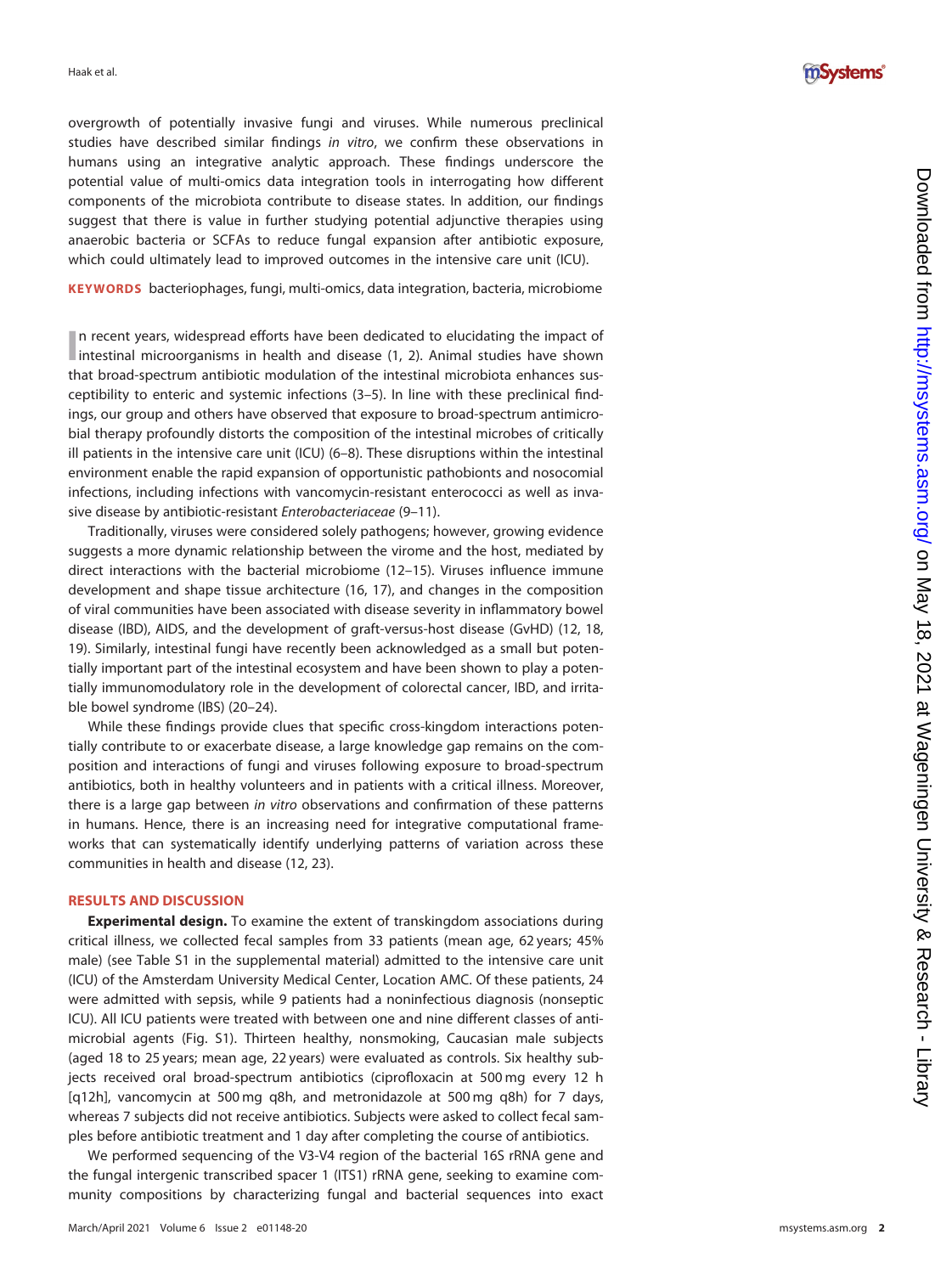#### Transkingdom Analysis of the Gut Microbiome





<span id="page-2-0"></span>FIG 1 Overview of the composition and diversity of the bacterial, fungal, and viral microbiome. (a) Relative proportions of sequence reads at the genus level assigned to different bacterial and fungal taxa and at the order level for viral taxa. Viral metagenomics of two samples did not pass quality control due to high background levels, and these samples were therefore excluded from further analysis. For bacteria, the Ruminococcaceae, Lachnospiraceae, and Enterobacteriaceae families as well as genera that made up  $\geq$ 5% of the total microbiota in at least one sample are included; other genera and families are pooled within the category "Other Bacteria." (b) Alpha diversity metrics of bacteria (top), fungi (middle), and viruses (bottom), using the Shannon diversity index (Shannon) and the observed taxon richness index (Observed). In the box plots, the central rectangle spans the first quartile to the third quartile (the interquartile range [IQR]), the central line inside the rectangle shows the median, and whiskers above and below the box indicate variability outside the upper and lower quartiles. Given the nonparametric nature of the data, P values were calculated using the Wilcoxon rank sum test. \*,  $P < 0.05$ ; \*\*,  $P < 0.01$ ; \*\*\*,  $P < 0.001$ ; \*\*\*\*,  $P < 0.0001$ .

amplicon sequencing variants (ASVs) ([25\)](#page-12-3). We simultaneously performed virus discovery cDNA-amplified fragment length polymorphism next-generation sequencing (VIDISCA-NGS) ([26](#page-12-4)) using a validated virome-enriched library preparation ([27,](#page-12-5) [28\)](#page-12-6). Finally, the presence of Giardia lamblia, Cryptosporidium parvum, Entamoeba histolytica, Blastocystis hominis, and Dientamoeba fragilis was assessed by real-time PCR targeting the small-subunit (SSU) rRNA gene. Of note, the bacterial microbiomes of ICU patients ([6](#page-11-5)) and volunteers ([29](#page-12-7)) included in this study have been described previously by our group in two separate publications. For the purpose of this study, the bacterial microbiomes of patients and volunteers were resequenced to reduce batch effects.

Composition and diversity of the bacterial, fungal, and viral microbiome. First, we characterized the changes of each microbiome kingdom before and after antibiotic treatment. While the bacterial microbiome of healthy volunteers prior to antibiotic exposure was predominated by the anaerobic bacterial families Lachnospiraceae and Ruminococcaceae, the bacterial composition of both ICU patients and volunteers following antibiotics was characterized by an individualized loss of these anaerobic communities ([Fig. 1a\)](#page-2-0). In addition, bacterial alpha diversity and richness dropped significantly in ICU patients and healthy subjects exposed to antibiotics, with the latter being most significantly impacted in both metrics [\(Fig. 1b\)](#page-2-0). In line with previous observations ([30](#page-12-8)-[32\)](#page-12-10), fungal communities were dominated by Candida and Saccharomyces, while Malassezia and Aspergillus were also frequently observed. Overall, fungal diversity metrics were comparable between ICU patients and healthy controls not exposed to antibiotics, while significant drops in diversity were observed in healthy subjects after exposure to antibiotics. Viral communities were largely dominated by environmental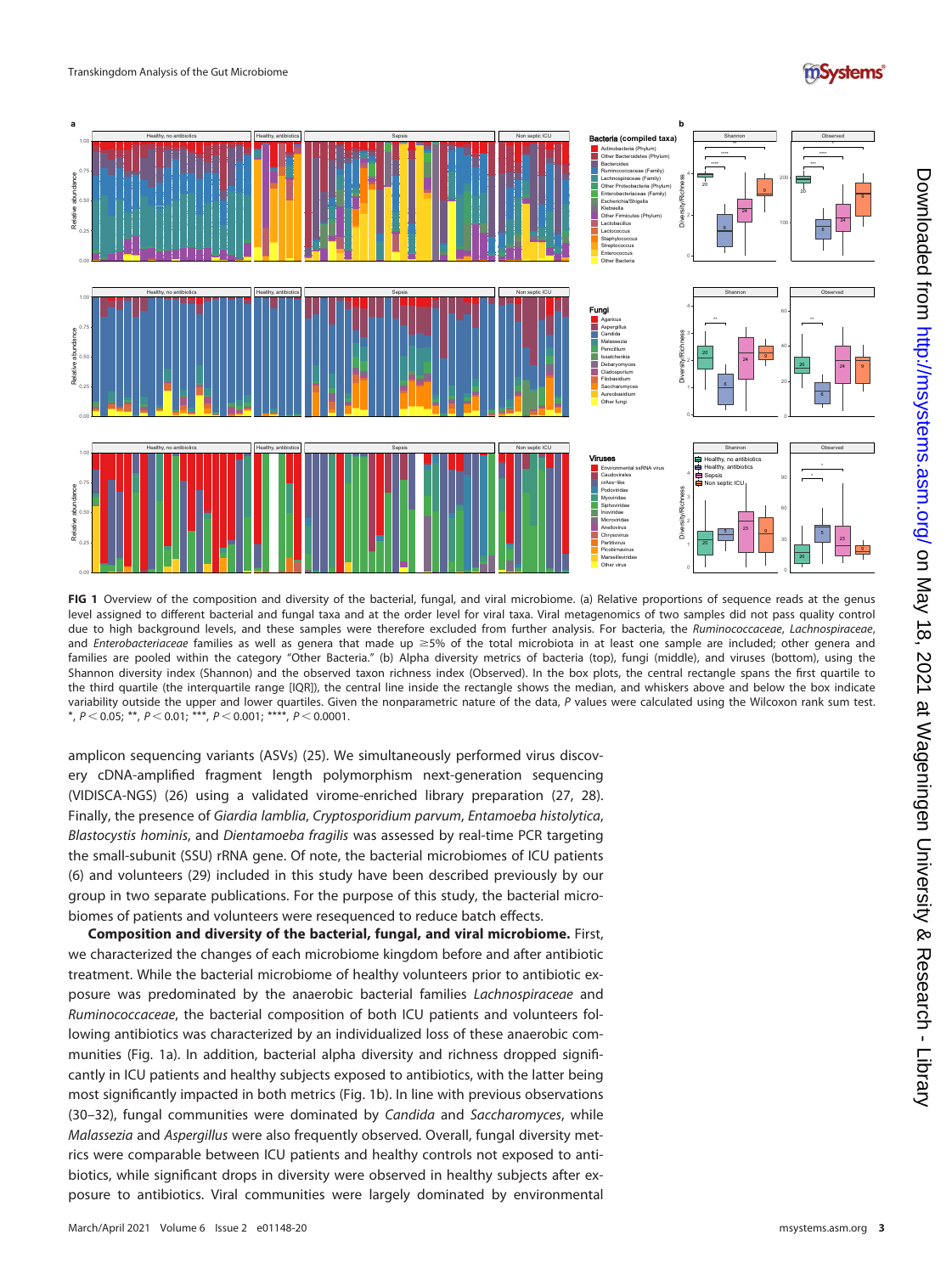

single-stranded RNA (ssRNA) viruses and bacteriophages of the order Caudovirales. Strikingly, around 50% of the abundance of the virome consisted of cross-assembly (crAss) phages, which have recently been connected to Bacteroides spp. [\(33,](#page-12-11) [34\)](#page-12-12). No differences in viral alpha diversity were observed, yet both septic ICU patients and antibiotic-perturbed volunteers displayed higher viral richness. We observed short-term temporal stability of all three kingdoms in healthy subjects not receiving antibiotics [\(35](#page-12-13)) (Fig. S2). In agreement with recent studies [\(36](#page-12-14), [37](#page-12-15)), we observed that a total of 30% of healthy subjects were colonized by the anaerobic gut protozoon Blastocystis hominis or Dientamoeba fragilis, yet these protozoa were undetectable following antibiotic administration (Table S2).

Multi-omics factor analysis reveals covariation patterns across kingdoms. Next, to understand the patterns of covariation between these intestinal communities, we used multi-omics factor analysis (MOFA), a statistical framework for multi-omics data integration [\(38](#page-12-16), [39](#page-12-17)). MOFA is a statistically rigorous generalization of principal-component analysis (PCA) to multi-omics data. Given multiple data modalities derived from the same sets of samples (Y matrices) ([Fig. 2a\)](#page-4-0), MOFA infers a common low-dimensional representation in terms of a small number of latent factors that capture the global sources of sample heterogeneity in the data (Z matrix) ([Fig. 2a](#page-4-0)). Although the factors are inferred using information from all data modalities simultaneously, MOFA distinguishes variation that is shared across multiple modalities from the variation that is present within a single modality. In addition, MOFA facilitates the association of molecular features with each factor by the exploration of the feature weights (W matrices) ([Fig. 2a\)](#page-4-0). Notably, although this integrative method was initially conceived for singlecell multimodal assays ([40\)](#page-12-18), here, we show that it is also effective for the analysis of sparse readouts from microbiome data. For a more detailed mathematical treatment, see Materials and Methods.

As input into the model, we collapsed the inferred bacterial and fungal ASVs and viral reads to their respective family or genus level, followed by centralized log ratio normalization [\(41](#page-12-19), [42\)](#page-12-20). MOFA identified 6 factors with a minimum explained variance of 5% (see Materials and Methods) that were robust to downsampling analysis ([Fig. 2a](#page-4-0); Fig. S3). Altogether, the latent representation explained 39% of the sample heterogeneity for bacteria, 39% for fungi, and 19% for viral composition ([Fig. 2b](#page-4-0) and [c](#page-4-0); Fig. S4). Notably, factor 1 and factor 3 (sorted by the total variance explained) captured covariation across all three kingdoms, allowing partitioning of microbiome compositions of critically ill patients from those of healthy subjects exposed to antibiotics and unexposed healthy subjects ([Fig. 2d\)](#page-4-0).

Factor 1, the major source of variation, was linked to a transkingdom signature driven by antibiotic perturbation in both health and critical illness [\(Fig. 3a](#page-5-0) and [b](#page-5-0)). Specifically, bacterial taxa positively associated with this factor were facultative aerobic bacterial pathobionts that have been previously associated with critical illness [\(43](#page-12-21) [–](#page-12-22)[45\)](#page-12-23), such as Staphylococcus, Enterococcus, Klebsiella, Escherichia/Shigella, and Enterobacter. Bacterial taxa that were negatively associated with this factor consisted predominantly of genera within the obligatory anaerobic families Lachnospiraceae and Ruminococcaceae, which have been identi fied as markers of a healthy microbiota and are linked to colonization resistance against bacterial pathobionts [\(10](#page-11-9), [46](#page-12-24)). Fungal taxa positively associated with this factor were characterized by yeasts capable of causing invasive disease, such as Candida, Aspergillus, and Debaryomyces [\(24](#page-12-1), [47](#page-12-25), [48](#page-12-26)), with a relative absence of the gut constituents Filobasidium, Malassezia, and Dipodascus ([31](#page-12-9)). The specific cooccurrences of fungal and bacterial taxa observed in factor 1 are supported by previous studies. For example, members of the Lachnospiraceae family, such as Blautia and Roseburia, display a direct inhibitory effect on the growth of several Candida spp. and Saccharomyces cerevisiae through the production of short-chain fatty acids (SCFAs) and other metabolites ([49](#page-12-27)-[51](#page-12-29)). In addition, in vitro studies have shown that metabolites produced by Candida spp. enhance the growth of Escherichia coli and Staphylococcus aureus [\(52](#page-12-30), [53](#page-12-31)), providing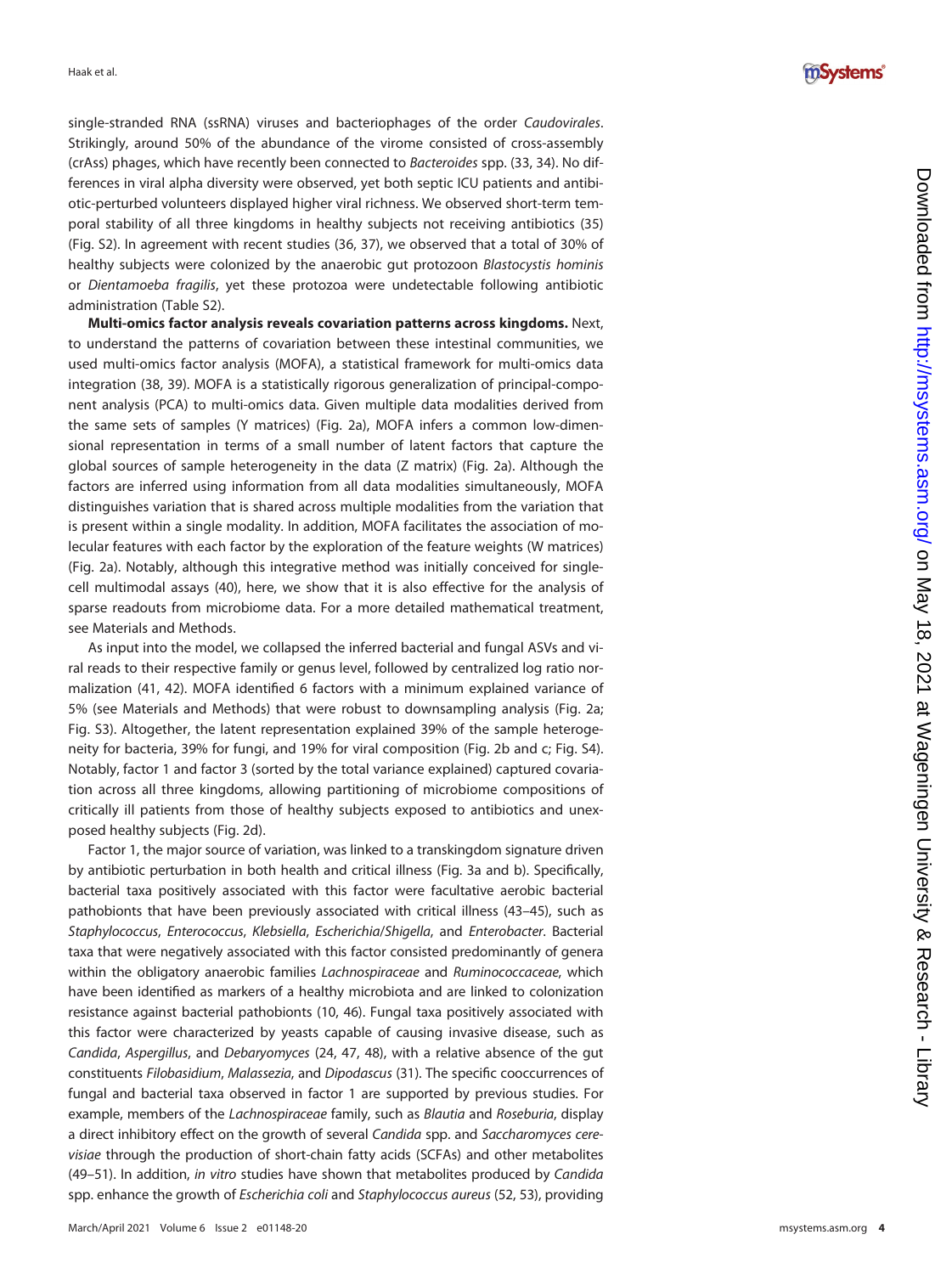



<span id="page-4-0"></span>FIG 2 Multi-omics factor analysis (MOFA) delineates the sources of transkingdom heterogeneity. (a) Model overview. MOFA takes as the input the three microbiome quantification matrices. MOFA exploits the covariation patterns between the features within and between microbiome modalities to learn a low-dimensional representation of the data in terms of a small number of latent factors (Z matrix) and three different weight matrices (W) (one per kingdom). By maximizing the variance explained under sparsity assumptions, MOFA provides a principled way to discover the global sources of variability in the data. For each latent factor (i.e., each source of variation), the weights provide a measure of feature importance for every feature in each factor, hence enabling the interpretation of the variation captured by every factor. (b) Heat map displaying the percentage of variance explained (R<sup>2</sup>) by each factor (rows) across the three microbe modalities (columns). Factors 1 and 3 capture coordinated variation across all three microbiome modalities, whereas factor 2 is mostly dominated by heterogeneity in fungal composition. (c) Bar plots showing the fraction of significant associations between the features of each microbiome modality and each factor. P values were obtained using a t test based on Pearson's product-moment correlation coefficient. Statistical significance is called at a 10% FDR. This plot is useful to interpret whether the variance-explained values displayed in panel b are driven by a strong change in a small number of features or by a moderate effect across a large range of features. (d) Scatterplot of factor 1 (x axis) versus factor 3 (y axis). Each dot represents a sample, colored by condition. Factor 1 captures the gradient in microbiome variation associated with antibiotic treatment and critical illness (from negative to positive factor values), whereas factor 3 captures the variation associated with antibiotic treatment in healthy patients (positive factor 3 values) versus critically ill patients (negative factor 3 values).

further indications that the *in vivo* intestinal transkingdom signatures identified by MOFA are biologically meaningful.

Factor 3 captured signatures that were absent in critically ill patients and present in healthy subjects following exposure to broad-spectrum antibiotics, with a predominance of the closely related Streptococcaceae family (Streptococcus and Lactococcus), Lactobacillales order (Lactobacillus and Granulicatella), and Actinomycetales order (Actinomyces and Rothia). While 16S rRNA sequencing provides limited resolution to identify the ASVs on the species and strain levels, several species of these bacterial orders and families have been shown to possess mutualistic properties with Candida in oral and vaginal environments, potentially through the modification of biofilm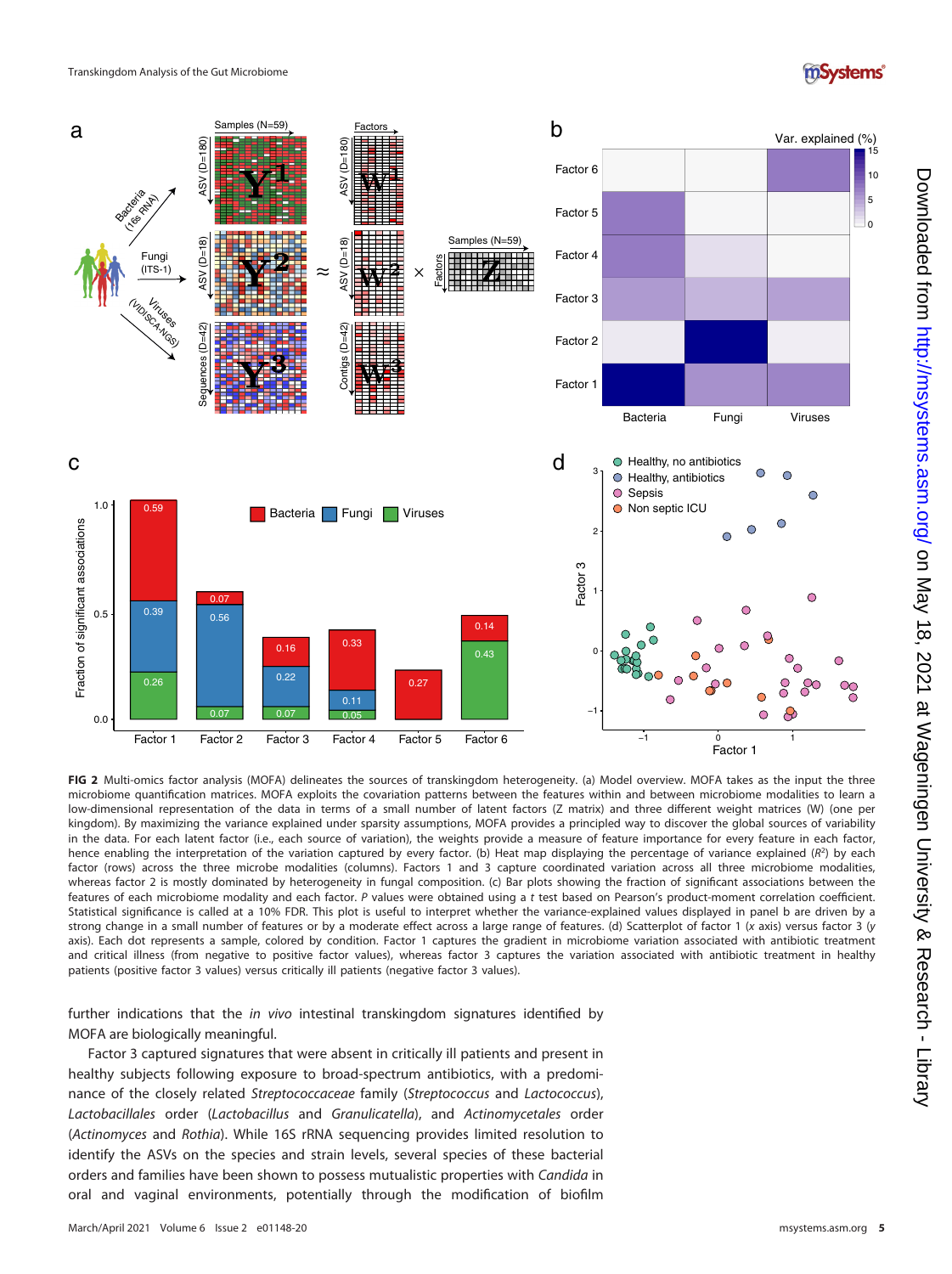

<span id="page-5-0"></span>FIG 3 Characterization of the transkingdom covariation captured by factor 1 and factor 3. (a) Scatterplots displaying the distribution of bacterial (top), fungal (middle), and viral (bottom) weights for factor 1. A positive value indicates a positive association with factor 1 values, whereas a negative value indicates a negative association with factor 1 values [\(Fig. 2d](#page-4-0)). The larger the absolute value of the weight, the stronger the association. For ease of visualization, weights are scaled from -1 to 1. Representative taxa among the top weights are labeled. (b) Heat maps displaying the reconstructed data (see Materials and Methods) based on the MOFA model for the taxa highlighted in panel a. Samples are shown in the columns (sorted based on factor 1 values), and features are shown in the rows. (c) Scatterplots displaying the distribution of bacterial (top), fungal (middle), and viral (bottom) weights for factor 3. A positive value indicates a positive association with factor 3 values, whereas a negative value indicates a negative association with factor 3 values [\(Fig. 2d\)](#page-4-0). The larger the absolute value of the weight, the stronger the association. For ease of visualization, weights are scaled from  $-1$  to 1. Representative taxa among the top weights are labeled. (d) Heat maps displaying the (denoised) data reconstruction (see Materials and Methods) based on the MOFA model for the taxa highlighted in panel c. Samples are shown in the columns (sorted based on factor 3 values), and features are shown in the rows.

formation [\(23](#page-12-2), [54](#page-12-32)[–](#page-13-0)[56\)](#page-13-1). These observations indicate that similar fungal-bacterial associations are potentially maintained within the gastrointestinal tract, warranting further elucidation on a larger scale and at a higher taxonomic resolution.

Notably, the majority of viral sequences that were associated with factors 1 and 3 consisted of bacteriophages that significantly correlated with the presence of the corresponding bacterial targets in the same factor (Fig. S5). The expansion of aerobic bacterial species during critical illness and following antibiotics can therefore potentially facilitate the enrichment of their corresponding bacteriophages [\(12,](#page-11-11) [57](#page-13-2)). Other notable associations with the viral microbiome were the increases of the mycoviruses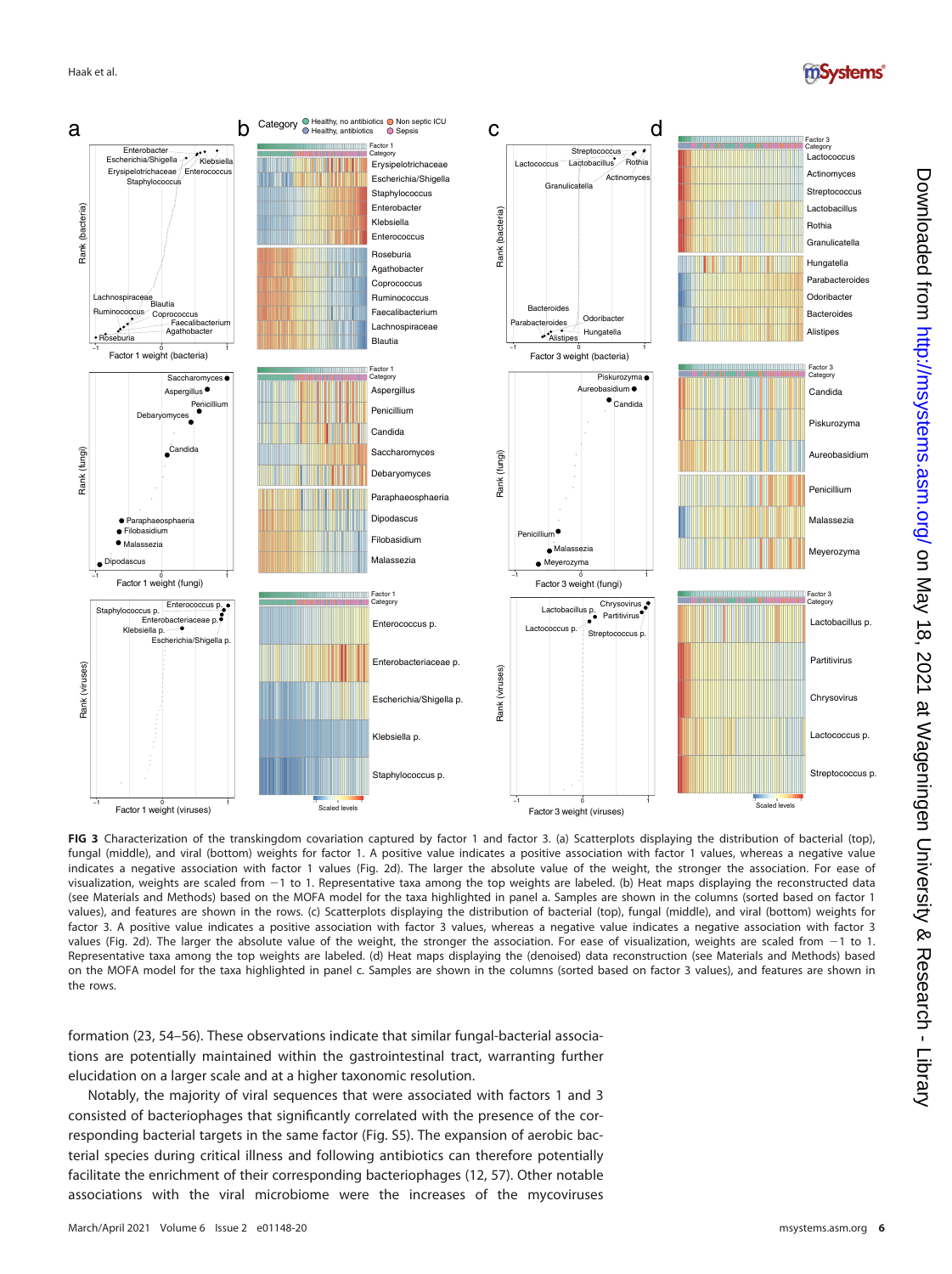

Chrysovirus and Partitivirus, which are capable of infecting fungi ([58](#page-13-3)), in healthy subjects following antibiotic exposure. These findings indicate that coordinated transkingdom changes are occurring beyond intestinal bacteria, further underscoring the complexity of relationships within the intestinal environment.

After the global characterization of the transkingdom microbiome associations upon antibiotic exposure, we asked whether we could find associations between individual MOFA factors and specific antibiotics. Whereas factor 1 is associated with exposure to antibiotics in general, factor 4 was specifically associated with exposure to fluoroquinolones and negatively correlated with exposure to cephalosporins (Fig. S6a and b). Speci fically, we observed that patients receiving fluoroquinolones had higher abundances of the Gram-positive genera Lactococcus and Pediococcus and lower abundances of, among others, the Gram-negative genera Escherichia/Shigella and Desulfovibrio. Interestingly, we observed a negative correlation between Aspergillus and fluoroquinolone exposure, which could be linked to the previously described synergy between cipro floxacin and antifungal agents directed toward Aspergillus [\(59\)](#page-13-4).

The 3 remaining factors identified sample heterogeneity related to low-abundance fungal variations (factor 2) (Fig. S7) as well as bacterial (factor 5) and viral (factor 6) signatures pertaining to individual ICU patients.

Fecal levels of short-chain fatty acids are negatively correlated with fungal loads in health and critical illness. An important indicator of the influence of the bacterial microbiota on the fungal population in the gut is the dramatic increase in the fungal burden after antibiotic treatment ([23\)](#page-12-2). This phenomenon can partly be explained by antibiotic-induced alterations in nutrient availability, yet a loss of the direct inhibitory effects of anaerobic bacteria and their associated metabolites toward fungal expansion has also been documented ([49](#page-12-27) [–](#page-12-28)[51\)](#page-12-29). In light of these observations, we quanti fied absolute levels of bacteria and fungi using targeted PCRs and linked their abundance to the absolute quantities of the SCFAs butyrate, propionate, and acetate, which are well-known metabolites of predominantly anaerobic bacteria. First, we observed a strong depletion of SCFAs both in critical illness and following antibiotic perturbation [\(Fig. 4a](#page-7-0) to [c](#page-7-0)). Notably, both conditions were associated with increased fungal-to-bacterial ratios, with the relative proportion of fungi to bacteria increasing by a factor of 10<sup>3</sup> to 10<sup>4</sup> times. In addition, we observed that absolute fecal SCFA concentrations were inversely correlated with absolute fungal copies, with propionate levels displaying the strongest correlation ( $r = 0.75$ ;  $P < 0.0001$ ) ([Fig. 4d\)](#page-7-0). These findings are in line with those of a recent study reporting that a reduction of anaerobic bacteria during the course of allogeneic hematopoietic stem cell transplantation directly facilitates the intestinal overgrowth of specific Candida species, ultimately culminating in invasive fungal disease ([24](#page-12-1)). Therefore, our findings and those of others suggest that fungal expansion not only occurs in the context of a decreased absolute bacterial abundance but also is dependent on altered functions of the remaining bacterial communities in the intestinal environment.

Perspectives and limitations. This study has several limitations. First, since 16S rRNA sequencing provides limited taxonomic resolution of bacterial communities at the species level, data were collapsed to the genus level. While our findings remained robust in a downsampling analysis, implementing MOFA with larger data sets with higher resolution, such as those obtained by shotgun metagenomic sequencing, will be an important next step to further uncover the more intricate transkingdom cooccurrence associations, including interactions. Second, this study mainly describes associations between bacteria, fungi, and viruses, but it does not directly prove causality that these shifts are mechanically linked. However, our findings are in line with those of several preclinical in vitro studies, providing assurance that these transkingdom effects seem to also occur in humans. Third, although our study is among the first to validate several preclinical findings in humans and emphasizes the importance of transkingdom disruptions of the intestinal microbiome during critical illness, it was not powered to detect if the observed disruptions were associated with altered outcomes such as increased mortality or length of hospital stay. Finally, while the characterization of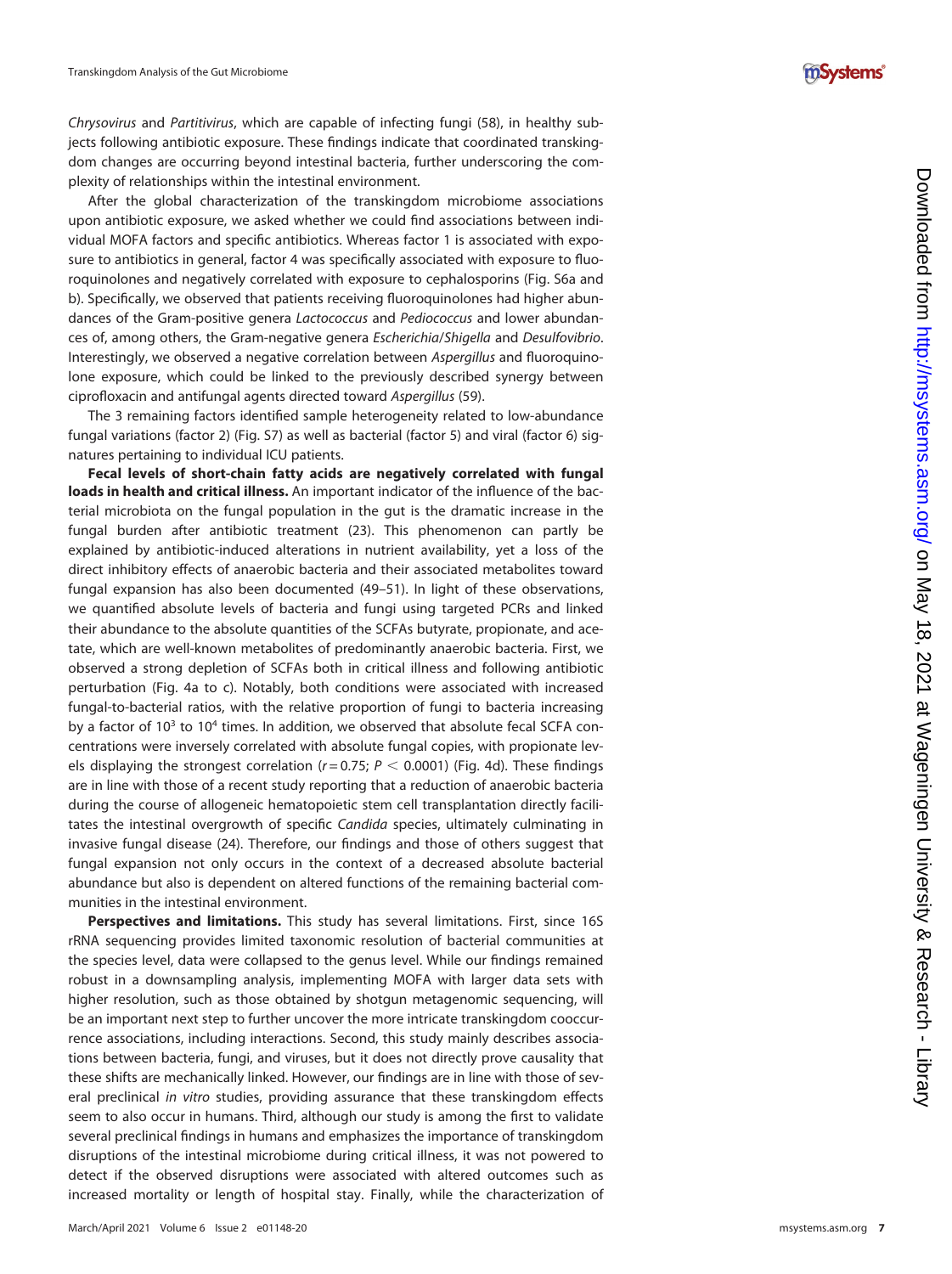



<span id="page-7-0"></span>FIG 4 Correlation of total bacterial and fungal loads with fecal levels of short-chain fatty acids in health and critical illness. (a) Association analysis between factor values and SCFA levels. (Left) Pearson correlation coefficients between factor values and the levels of three types of SCFAs: butyrate, acetate, and propionate. (Right) Corresponding FDR-adjusted and log-transformed P values. (b) Box plots showing the SCFA concentrations (y axis) per sample group (x axis). In the box plots, the central rectangle spans the first quartile to the third quartile (the interquartile range [IQR]), the central line inside the rectangle shows the median, and whiskers above and below the box indicate variability outside the upper and lower quartiles. Given the nonparametric nature of the data, P values were calculated using the Wilcoxon rank sum test. \*,  $P < 0.05$ ; \*\*,  $P < 0.01$ ; \*\*\*,  $P < 0.001$ ; \*\*\*,  $P < 0.0001$ . (c) Scatterplot of factor 1 (x axis) versus factor 3 (y axis) values. Each dot represents a sample, shaped by the sample group and colored by SCFA concentrations (in milligrams per milligram of feces). (d) Scatterplot of fungal-to-bacterial absolute level ratios (after log<sub>10</sub> transformation) (x axis) versus SCFA concentrations (after log, transformation) (y axis). The line represents the linear regression fit, and the shading represents the corresponding 95% confidence interval. Corresponding Pearson correlation coefficients and P values are also displayed in the top left corner.

demographic information and antibiotic exposure in our cohorts was excellent, our analyses did not account for the different times between antibiotic exposure and sample collection nor for other well-known confounders such as dietary habits, (par)enteral feeding, and exposure to (vasoactive) drugs.

In conclusion, our findings shed light on the covariation patterns between kingdoms following broad-spectrum antibiotic modulation, both in health and in the context of critical illness. These findings underscore the potential value of multi-omics data integration tools in interrogating how different components of the microbiota contribute to health and disease.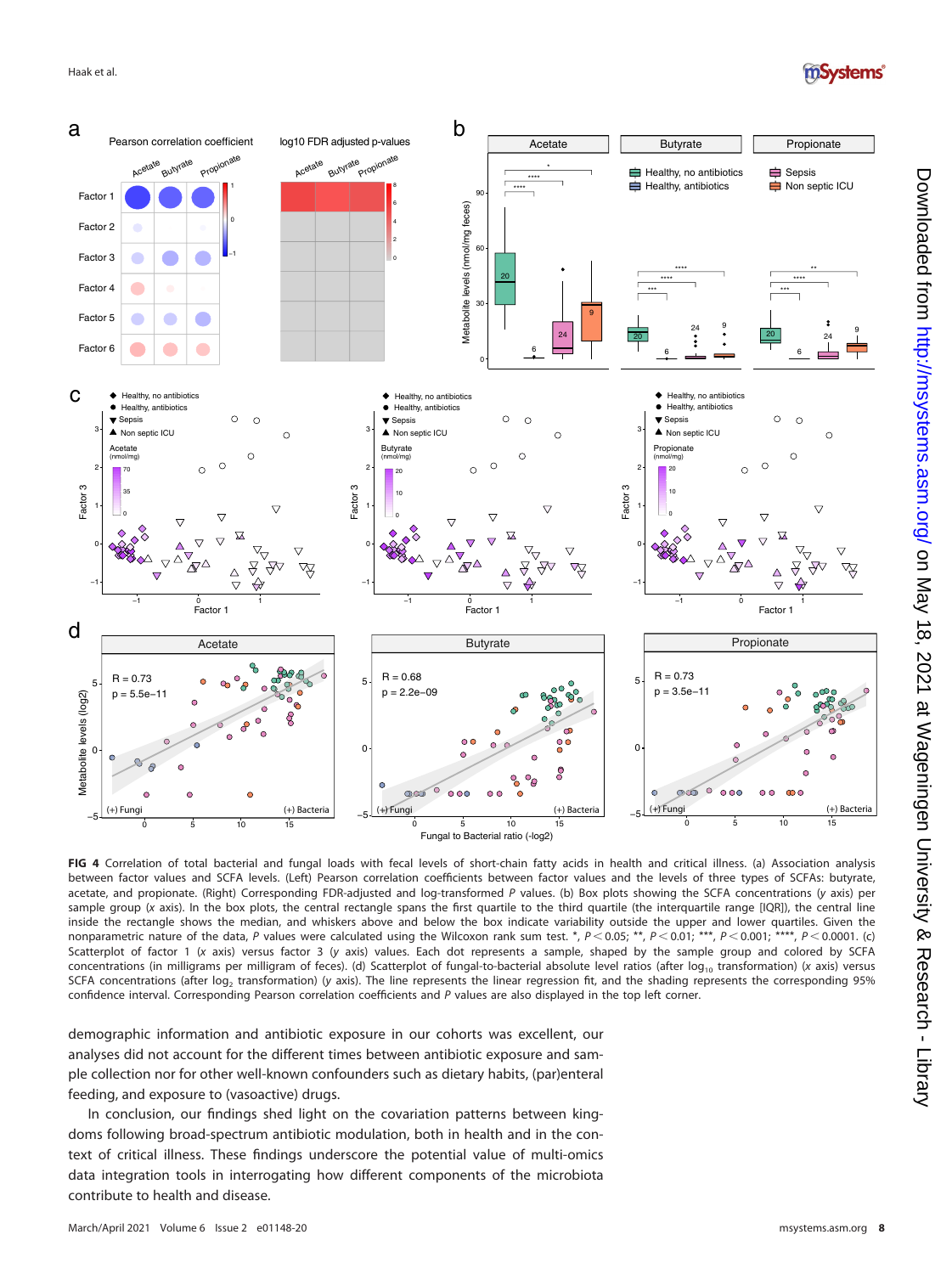### MATERIALS AND METHODS

Study design and participants. Patients were recruited as part of a large prospective observational study in critically ill patients admitted to the ICU (Molecular Diagnosis and Risk Strati fication of Sepsis [MARS] study [ClinicalTrials.gov identifier NCT01905033]) ([6,](#page-11-5) [60\)](#page-13-5). A total of 33 randomly selected adult patients who were admitted to the ICU of the Academic Medical Center (Amsterdam, The Netherlands) between October 2012 and November 2013 were included. Patients who were transferred from other ICUs or had an expected length of ICU stay of ,24 h were excluded. All patients met at least two of the following criteria: body temperature of ≤36°C or ≥38°C, tachycardia of >90 beats/min, tachypnea of  $>$ 20 breaths/min or partial pressure of carbon dioxide (pCO<sub>2</sub>) of  $<$ 4.3 kPa, and leukocyte count of  $<$ 4  $\times$  10E9 leukocytes/liter or  $>$ 12  $\times$  10E9 leukocytes/liter. Sepsis was defined when the inclusion criteria were associated with suspected infection within 24 h after ICU admission, with subsequent systemic therapeutic administration of antibiotics to the patient [\(6\)](#page-11-5). The control group consisted of 13 healthy, nonsmoking, Caucasian male subjects (aged 18 to 25 years; mean age, 22 years) who had not taken antibiotics during the previous year (ClinicalTrials.gov identifier NCT02127749) [\(29,](#page-12-7) [61](#page-13-6)). Six healthy subjects received oral broad-spectrum antibiotics (ciprofloxacin at 500 mg q12h, vancomycin at 500 mg q8h, and metronidazole at 500 mg q8h) for 7 days. Subjects were asked to collect fecal samples before antibiotic treatment and 1 day after the 7-day course of antibiotics. Fresh stool samples from ICU patients were stored at 4°C and transferred to  $-80^{\circ}$ C within 24 h of collection. Fecal samples from healthy subjects were collected in plastic containers, stored at  $-20^{\circ}$ C at home, and transported to the study center for storage at 280°C within 24 h.

Bacterial and fungal microbiota sequencing. Fecal DNA was extracted and purified using a combination of repeated bead beating (method 5) [\(62\)](#page-13-7) and the Maxwell 16 tissue Low Elution Volume total RNA puri fication kit (Promega, Madison, WI, USA), with STAR (stool transport and recovery) buffer (Roche, Basel, Switzerland). Negative extraction controls (DNA-free water) were processed in a similar manner.

Twenty nanograms of DNA was used for the ampli fication of the bacterial 16S rRNA gene with the V3-V4 341F forward primer and the 805R reverse primer for 25 cycles. The PCR was performed in a total volume of 30 $\mu$ l containing 1 $\times$  High Fidelity buffer (Thermo Fisher Scientific, Waltham, MA, USA); 1 $\mu$ l deoxynucleoside triphosphate (dNTP) mix (10 mM; Promega, Leiden, The Netherlands); 1 U of Phusion green high-fidelity DNA polymerase (Thermo Fisher Scienti fic, Waltham, MA, USA); 500 nM the forward 8-nucleotide (nt) sample-speci fic barcode primer containing the Illumina adapter, pad, and link (341F [5'-CCTACGGGNGGCWGCAG-3']); 500 nM the reverse 8-nt sample-specific barcode primer containing the Illumina adapter, pad, and link (805R [5'-GACTACHVGGGTATCTAATCC-3']); 20 ng/ $\mu$ l of template DNA; and nuclease-free water. The ampli fication program was as follows: an initial denaturation step at 98°C for 30 s; 25 cycles of denaturation at 98°C for 10 s, annealing at 55°C for 20 s, and elongation at 72° C for 90 s; and an extension step at 72°C for 10 min ([63](#page-13-8)). The size of the PCR products ( $\sim$ 540 bp) was confirmed by gel electrophoresis using 4  $\mu$ l of the amplification reaction mixture on a 1% (wt/vol) agarose gel containing ethidium bromide (AppliChem GmbH, Darmstadt, Germany).

Fungal composition was determined by ITS1 amplicon sequence analysis. PCR-generated amplicon libraries were obtained from 100 ng fecal DNA using the ITS1 primer set containing an overhang for the Illumina Nextera platform (forward primer 5 9-TCGTCGGCAGCGTCAGATGTGTATAAGAGACAGCTTGG TCATTTAGAGGAAGTAA and reverse primer 5 9-GTCTCGTGGGCTCGGAGATGTGTATAAGAGACAGGCTGCG TTCTTCATCGATGC) and Phusion high-fidelity DNA polymerase (Thermo Fisher Scienti fic, Waltham, MA, USA). A duplicate reaction in 20  $\mu$ l was performed with following thermocycling conditions: an initial denaturation step at 98°C for 1 min followed by 35 cycles of denaturation (20 s), annealing (20 s at 58°C), and extension (60 s at 72°C) and a final extension step at 72°C for 5 min. The duplicates were pooled to a final volume of 40  $\mu$ l. The PCR products were purified with AMPure XP beads (Beckman Coulter, Brea, CA, USA) and taken into 15  $\mu$ I DNA-free water. A second amplification step was used to introduce multiplex indices and the Illumina sequencing adapters using the Kapa polymerase system. The reaction was performed in 40  $\mu$ l using the following thermocycling conditions: initial denaturation at 95°C for 3 min followed by 24 cycles of denaturation (20 s at 98°C), annealing (20 s at 60°C), and extension (60 s at 72° C) and a final extension step at 72°C for 5 min.

Bacterial and fungal PCR products were puri fied using AMPure XP beads (Beckman Coulter, Brea, CA, USA). The amplicon DNA concentration was measured using the Qubit fluorometric quantitation method (Thermo Fisher Scienti fic, Waltham, MA, USA), and DNA quality was determined using the Agilent Bioanalyzer DNA-1000 chip, after which the puri fied products were equimolarly pooled. The libraries were sequenced in a paired-end run with 251 cycles on an Illumina MiSeq platform (GATCBiotech, Constance, Germany) using V3 chemistry. Forward and reverse reads were truncated to 240 and 210 bases, respectively, and merged using USEARCH [\(64\)](#page-13-9). Merged reads that did not pass the Illumina chastity filter, had an expected error rate higher than 2, or were shorter than 380 bases were filtered. Amplicon sequencing variants (ASVs) were inferred for each sample individually with a minimum abundance of 4 reads [\(25\)](#page-12-3). Unfiltered reads were then mapped against the collective ASV set to determine the abundances. Bacterial taxonomy was assigned using the RDP classifier [\(65\)](#page-13-10) and SILVA 16S ribosomal database V132 ([66\)](#page-13-11). Fungal taxonomy was assigned using the UNITE database ([67](#page-13-12)). Of note, for the purpose of this study, the bacterial microbiomes of ICU patients [\(6\)](#page-11-5) and volunteers ([29](#page-12-7)) were resequenced together to reduce batch effects.

Viral microbiota sequencing and analysis. The collected fecal suspension was centrifuged to pellet cells and debris, and nucleic acids in the supernatant were extracted using the Boom method ([68\)](#page-13-13), followed by reverse transcription with nonribosomal random hexamers ([69](#page-13-14)) and second-strand synthesis. DNA was digested with Msel (T^TAA; New England BioLabs, Ipswich, MA, USA) and ligated to adapters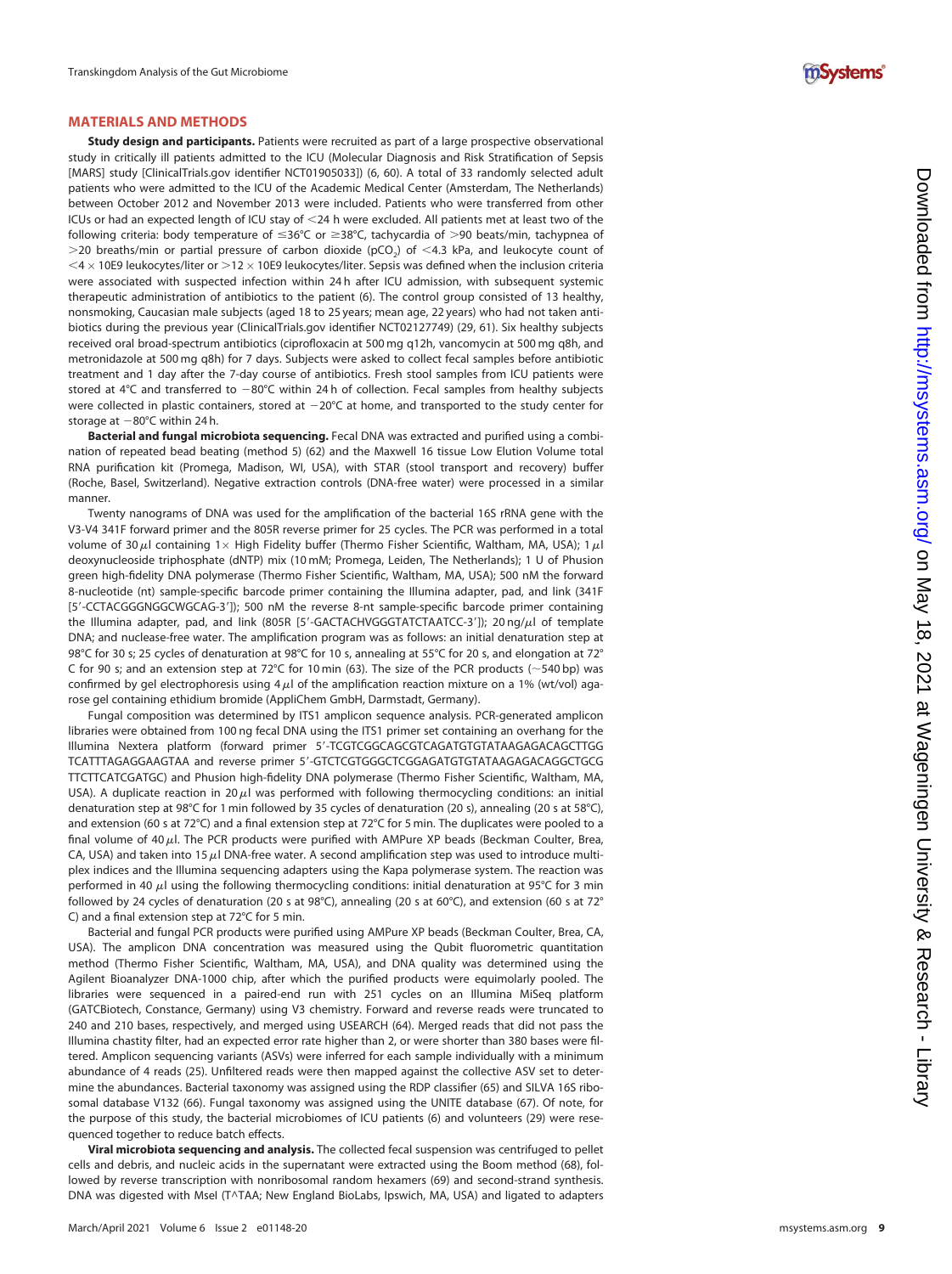

containing a sample identifier sequence. Next, size selection with AMPure XP beads (Beckman Coulter, Brea, CA, USA) was performed to remove small DNA fragments prior to a 28-cycle PCR using adapterannealing primers. Small and large size selection was performed with AMPure XP beads to select DNA strands with a length ranging between 150 and 550 nucleotides. Libraries were analyzed using the Bioanalyzer (high-sensitivity [HS] kit; Agilent Genomics, Santa Clara, CA, USA) and Qubit (dsDNA [double-stranded DNA] HS assay kit; Thermo Fisher Scientific, Waltham, MA, USA) instruments to quantify the DNA length and concentration, respectively. Sample libraries were pooled at equimolar concentrations. In total, 50 pmol DNA of the pool was clonally ampli fied on beads using the Ion Chef system (Thermo Fisher Scienti fic, Waltham, MA, USA), and sequencing was performed on the Ion PGM system (Thermo Fisher Scientific, Waltham, MA, USA) with the Ion 316 chip (400-bp read length and 2 million sequences expected per run).

VIDISCA-NGS reads were aligned using BWA-MEM [\(70\)](#page-13-15) to a reference database consisting of the human reference genome (hg38), the SILVA SSU V132 database [\(66](#page-13-11)), and all RefSeq viral genomes (downloaded in September 2019). Mapping outputs were further processed using the PathoID module of PathoScope 2.0 [\(71,](#page-13-16) [72\)](#page-13-17) to reassign reads with multiple alignments to their most likely target. Viral candidates were aligned back to the reference database with BLASTn, and those aligning at  $\geq$ 95% for 100 bp were retained as hits. To ensure that all known eukaryotic viruses were detected with this approach, all reads that remained unmapped in the BWA-MEM step were analyzed with a separate virus discovery bioinformatic pipeline described in detail previously ([28](#page-12-6)). Brie fly, rRNA reads were identi fied with SortMeRNA v2.1, non-rRNA reads were made nonredundant using CD-HIT v4.7, and these were queried against a eukaryotic virus protein database using the UBLAST algorithm provided as part of the USEARCH v10 software package [\(64\)](#page-13-9). Reads with a significant alignment to a viral protein were subsequently aligned to the nonredundant nucleotide database using BLASTn. Those with a best hit to a viral sequence were regarded as confidently viral, and those not aligning to any sequences were regarded as putatively viral, while those with a nonviral best hit were regarded as false positives.

Targeted measurement of intestinal protozoa. Automated nucleic acid extraction was performed on the MagNA Pure 96 instrument (Roche Applied Science, The Netherlands) according to the manufacturer's protocol. DNA was eluted in a 100- $\mu$ l elution buffer (Roche Applied Science). Phocine herpesvirus (PhoHV) DNA was added to all samples as an internal control for extraction and ampli fication efficiency. The presence of Giardia lamblia, Cryptosporidium parvum, Entamoeba histolytica, Blastocystis hominis, and Dientamoeba fragilis was assessed by real-time PCR targeting the small-subunit rRNA gene ([37](#page-12-15)). Positive controls consisting of a plasmid containing the target sequence were included in every run, as were negative extraction controls and negative PCR controls. Subjects were excluded from further analyses if internal controls tested negative in one or more samples.

Targeted measurement of short-chain fatty acids. Sample preparation of fecal extracts and nuclear magnetic resonance (NMR) spectroscopy for the quantification of SCFAs were performed as described previously by H. K. Kim et al. ([73\)](#page-13-18), with some modi fications. Brie fly, aqueous extracts of feces were prepared by mixing 50 to 100 mg of feces and 0.3 ml of deionized water, followed by mechanical homogenization in a Bullet Blender 24 (Next Avance Inc., Troy, NY, USA). The fecal slurry was centrifuged twice at 18,213  $\times$  g for 10 min at 4°C, and 0.225 ml of the supernatant was mixed with 0.025 ml of 1.5 M potassium phosphate buffer (pH 7.4) containing 2 mM sodium azide and 4 mM sodium trimethylsilylpropionate-d<sub>4</sub> (TSP-d<sub>4</sub>) in D<sub>2</sub>O. For each sample, the one-dimensional (1D) <sup>1</sup>H-NMR spectrum was acquired in a 14.1 T Avance II NMR instrument (Bruker Biospin Ltd., Karlsruhe, Germany). Quanti fication of SCFAs from the NMR spectra was performed in ChenomX (Chenomx NMR suite 8.4) using the known concentration of TSP-d 4 .

Quantitative PCR for bacterial and fungal loads. For the measurement of the total bacterial content in fecal samples, we used a method reported previously by Nadkarni and colleagues [\(74\)](#page-13-19), with mod ifications. Briefly, we used a primer concentration of 500 nM in a final volume of 10 $\mu$ l with the SensiFast SYBR No-ROX kit (Bioline, London, UK). The amplification conditions were as follows: an initial denaturation step at 95°C for 5 s followed by denaturation (10 s at 95°C), annealing (10 s at 66°C), and extension (20 s at 72°C) for 44 repetitive cycles in a Bio-Rad (Hercules, CA, USA) CFX96 thermocycler. The primer set of FungiQuant [\(75](#page-13-20)) was used for fungal load determination, with modi fications. The final PCR primer concentration was 500 nM in a volume of 10  $\mu$ l with the SensiFast SYBR No-ROX kit (Bioline, London, UK). The following amplification program was used: an initial denaturation step at 95°C for 5 s followed by denaturation (10 s at 95°C), annealing (10 s at 60°C), and extension (20 s at 72°C) in 44 repetitive cycles in a Bio-Rad (Hercules, CA, USA) CFX96 thermocycler. Following ampli fication, fungal and bacterial ratios were calculated using LinRegPCR ([76](#page-13-21)).

Multi-omics factor analysis: model description. The input into multi-omics factor analysis (MOFA) is a set of M data matrices, Y<sup>1</sup>, . . ., Y<sup>M</sup>, of dimensions  $N \times D_{m'}$ , where N is the number of samples and  $D_m$  is the number of features in data matrix m. MOFA decomposes these matrices as

$$
Y^m = ZW^{mT} + \varepsilon^m \qquad m = 1, \ldots, M
$$

Here, Z denotes the factor matrix and W<sup>m</sup> denotes the weight matrices for each data modality m.  $\varepsilon^m$ denotes the modality-specific Gaussian noise term  $\mathcal{E}_{nd}^{m} \sim \mathcal{N}(0, 1/\tau_{d}^{m})$ .

The model is formulated in a probabilistic Bayesian framework, where prior distributions are placed on all unobserved variables of the model. The most important prior is the sparsity-inducing prior in the weights. MOFA uses a two-level regularization. The first level encourages modality- and factor-wise sparsity, thereby allowing the direct identification of which factor is active in which data modality. The second level encourages feature-wise sparsity, resulting in a small number of features with nonzero weights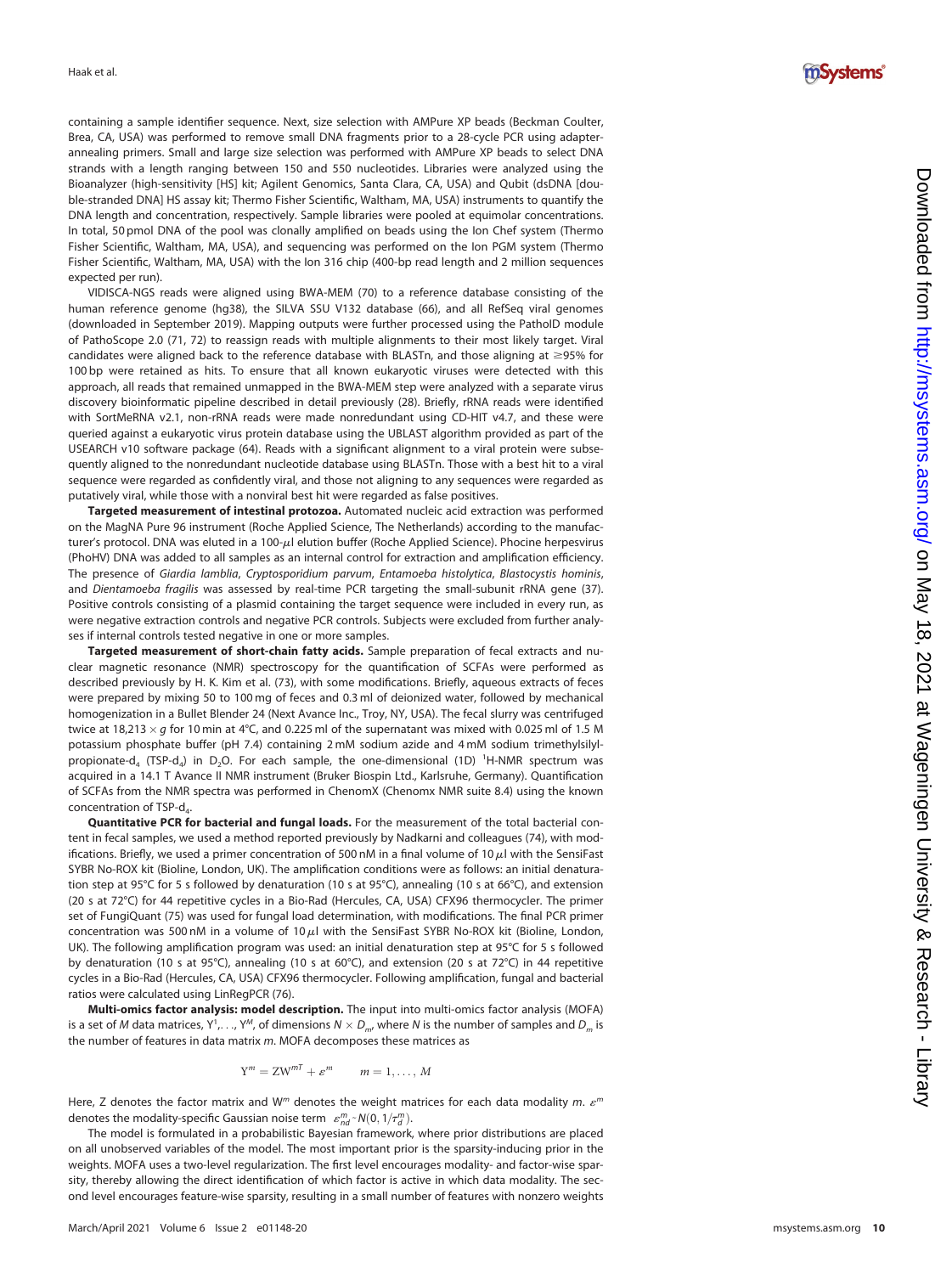

for each factor. Mathematically, MOFA encodes this by combining an automatic relevance determination prior for the first type of sparsity and a spike-and-slab prior for the second. Model inference is performed using variational Bayesian inference with mean-field assumption. We refer the reader to a previous publication from our group for further mathematical details [\(38\)](#page-12-16).

Multi-omics factor analysis: downstream analysis. After model fitting, the number of factors was estimated by requiring a minimum of 5% variance explained across all microbiome modalities. The downstream characterization of the model output included several analyses:

• variance decomposition. The fraction of variance explained  $(R^2)$  by each factor in each view is quanti fied using a coefficient of determination ([38](#page-12-16) [–](#page-12-17)[40](#page-12-18)),

$$
R_{m,k}^{2} = 1 - \left(\sum_{n,d} y_{nd}^{m} - z_{nk} w_{kd}^{m} - \mu_{d}^{m}\right)^{2} / \left(\sum_{n,d} y_{nd}^{m} - \mu_{d}^{m}\right)^{2}
$$

- visualization of weights. The model learns a weight for every feature in each factor, which can be interpreted as a measure of feature importance. Larger weights (in absolute values) indicate a higher correlation with the corresponding factor values. The sign of the weight indicates the directionality of the variation: features with positive weights are positively associated with the corresponding values, whereas features with negative weights are negatively associated with the corresponding values.
- visualization of factors. Each MOFA factor captures a different dimension of heterogeneity in the microbiome composition. Mathematically, each factor ordinates cells along a one-dimensional axis centered at zero. Samples with different signs manifest opposite phenotypes along the inferred axis of variation, with a higher absolute value indicating a stronger effect. Note that the interpretation of factors is analogous to the interpretation of the principal components in PCA.
- denoising by data reconstruction. MOFA generates a compressed low-dimensional representation of the data. By taking the product of the factors and the weights, the model can reconstruct a normally distributed denoised representation of the input data. This is particularly useful for the visualization of sparse readouts.

Data processing for MOFA. The input into MOFA is a set of data modalities with matching samples. In this case, bacterial 16S rRNA ASVs, fungal ITS1 rRNA ASVs, and viral sequences were de fined as separate data modalities. As a filtering criterion, bacterial and fungal features were required to have a minimum of 10 ASVs observed in at least 25% of the data set. In addition, to mitigate the sparsity of the data and to simplify the interpretation, we collapsed the inferred bacterial and fungal ASVs and viral sequences to their respective family or genus level. The numbers of sequences were subsequently scaled using a centralized log ratio ([41\)](#page-12-19), which has been shown to be effective in normalizing compositional data ([42\)](#page-12-20).

Significance of MOFA factors and downsampling analysis. The significance of the MOFA factors can be assessed by the variance-explained estimates (per data modality) that result from the variance decomposition analysis. In addition, we performed a sensitivity analysis to quantify the robustness of the factors after downsampling the number of samples in the data set. For each downsampled version of the data, we have retrained a MOFA model, and for each model, we then correlated the resulting factors with the factors that are found with the full data set (see Fig. S3 in the supplemental material).

Statistics. All analyses were performed in the R statistical framework (version 3.6.1; R Foundation for Statistical Computing, Vienna, Austria). To assess alpha diversity and richness, we calculated the Shannon diversity index and the observed taxon richness index with the phyloseq package [\(17\)](#page-11-14). Data were not normally distributed and are therefore presented as medians and interquartile ranges (IQRs), while data were analyzed using a Wilcoxon rank sum test. Associations between factor values and covariates were analyzed using linear regression by Pearson correlation coefficients. Statistical significance is called at a 10% false discovery rate (FDR).

Ethics approval and consent to participate. Ethical approval for both the patient and healthy subject studies was received from the Medical Ethics Committee of the Academic Medical Center in Amsterdam, and all research was conducted in accordance with the Declaration of Helsinki. Written informed consent was obtained from all healthy subjects and patients or their legal representatives.

Availability of data. Raw sequencing data (bacterial and fungal ASVs and VIDISCA-NGS sequencing reads) were submitted to the European Nucleotide Archive (ENA) (accession number [PRJEB37289](https://www.ebi.ac.uk/ena/browser/view/PRJEB37289)).

All code used for analysis is available at [https://github.com/bwhaak/MOFA\\_microbiome.](https://github.com/bwhaak/MOFA_microbiome) Links to the processed data are included in the GitHub repository.

# SUPPLEMENTAL MATERIAL

**FIG S4, TIF file, 0.1 MB.** 

Supplemental material is available online only. FIG S1, TIF file, 0.8 MB. FIG S2, TIF file, 1.2 MB. FIG S3, TIF file, 0.4 MB.

March/April 2021 Volume 6 Issue 2 e01148-20 [msystems.asm.org](https://msystems.asm.org) 11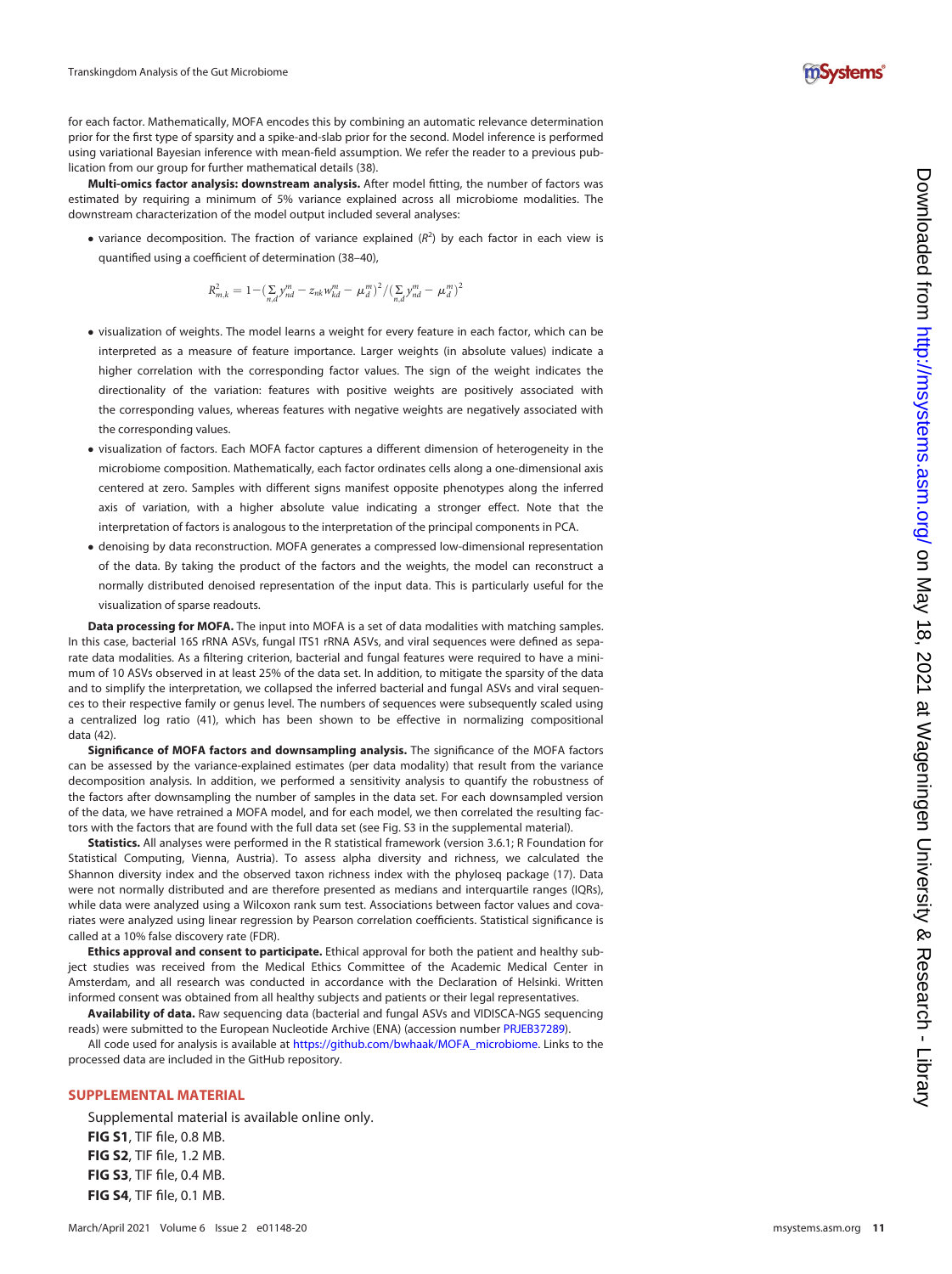FIG S5, TIF file, 1 MB. FIG S6, TIF file, 2.1 MB. FIG S7, TIF file, 1.9 MB. TABLE S1, DOCX file, 0.02 MB. TABLE S2, DOCX file, 0.01 MB.

# ACKNOWLEDGMENTS

We acknowledge Lonneke A. van Vught, Maryse A. Wiewel, Friso M. de Beer, Lieuwe D. J. Bos, Gerie J. Glas, Roosmarijn T. M. van Hooijdonk, Michaëla A. M. Huson, Laura R. A. Schouten, Marleen Straat, Esther Witteveen, and Luuk Wieske (Department of Intensive Care, Amsterdam UMC, Location Academic Medical Center, The Netherlands) for their participation in data collection. We also thank Jorn Hartman, Patricia Broekhuizen-van Haaften, and Ellen Wentink-Bonnema for their indispensable help in the laboratory work on the fecal samples.

We declare no competing interests.

This work was supported by the Netherlands Organization for Scientific Research (NWO) (Vidi grant 91716475).

B.W.H. and W.J.W. conceived the original study. R.A. performed the MOFA analysis. C.M.K., M.D., M.K., M.F.J., and L.M.V.D.H. designed and performed the viral sequencing and bioinformatics pipeline. S.K. and M.G. designed and performed the NMR analyses. Fungal profiling and sequencing were designed and performed by W.J.D.J. and T.B.M.H. Protozoal analysis was overseen by T.V.G. Microbiome sequencing and initial analysis were performed and facilitated by R.F.J.K., F.H., and W.M.D.V. M.J.S. and T.V.D.P. oversaw sample collection in the ICU, and J.M.L. oversaw sample collection from the healthy subjects. B.W.H., R.F.J.K., and R.A. analyzed the data, wrote the original manuscript, and prepared the final figures. All authors have seen and approved the final version of the manuscript.

#### **REFERENCES**

- <span id="page-11-0"></span>1. Belkaid Y, Hand TW. 2014. Role of the microbiota in immunity and inflammation. Cell 157:121–141. [https://doi.org/10.1016/j.cell.2014.03.011.](https://doi.org/10.1016/j.cell.2014.03.011)
- <span id="page-11-1"></span>2. Honda K, Littman DR. 2012. The microbiome in infectious disease and inflammation. Annu Rev Immunol 30:759–795. [https://doi.org/10.1146/](https://doi.org/10.1146/annurev-immunol-020711-074937) [annurev-immunol-020711-074937](https://doi.org/10.1146/annurev-immunol-020711-074937).
- <span id="page-11-2"></span>3. Schuijt TJ, Lankelma JM, Scicluna BP, de Sousa e Melo F, Roelofs JJTH, de Boer JD, Hoogendijk AJ, de Beer R, de Vos A, Belzer C, de Vos WM, van der Poll T, Wiersinga WJ. 2016. The gut microbiota plays a protective role in the host defence against pneumococcal pneumonia. Gut 65:575–583. [https://doi.org/10.1136/gutjnl-2015-309728.](https://doi.org/10.1136/gutjnl-2015-309728)
- <span id="page-11-3"></span>4. Clarke TB, Davis KM, Lysenko ES, Zhou AY, Yu Y, Weiser JN. 2010. Recognition of peptidoglycan from the microbiota by Nod1 enhances systemic innate immunity. Nat Med 16:228–231. <https://doi.org/10.1038/nm.2087>.
- <span id="page-11-4"></span>5. Buffie CG, Pamer EG. 2013. Microbiota-mediated colonization resistance against intestinal pathogens. Nat Rev Immunol 13:790–801. [https://doi](https://doi.org/10.1038/nri3535) [.org/10.1038/nri3535.](https://doi.org/10.1038/nri3535)
- <span id="page-11-5"></span>6. Lankelma JM, van Vught LA, Belzer C, Schultz MJ, van der Poll T, de Vos WM, Wiersinga WJ. 2017. Critically ill patients demonstrate large interpersonal variation in intestinal microbiota dysregulation: a pilot study. Intensive Care Med 43:59–68. <https://doi.org/10.1007/s00134-016-4613-z>.
- <span id="page-11-6"></span>7. McDonald D, Ackermann G, Khailova L, Baird C, Heyland D, Kozar R, Lemieux M, Derenski K, King J, Vis-Kampen C, Knight R, Wischmeyer PE. 2016. Extreme dysbiosis of the microbiome in critical illness. mSphere 1:e00199-16. <https://doi.org/10.1128/mSphere.00199-16>.
- <span id="page-11-7"></span>8. Zaborin A, Smith D, Garfield K, Quensen J, Shakhsheer B, Kade M, Tirrell M, Tiedje J, Gilbert JA, Zaborina O, Alverdy JC. 2014. Membership and behavior of ultra-low-diversity pathogen communities present in the gut of humans during prolonged critical illness. mBio 5:e01361-14. [https://doi](https://doi.org/10.1128/mBio.01361-14) [.org/10.1128/mBio.01361-14](https://doi.org/10.1128/mBio.01361-14).
- <span id="page-11-8"></span>9. Haak BW, Wiersinga WJ. 2017. The role of the gut microbiota in sepsis. Lancet Gastroenterol Hepatol 2:135–143. [https://doi.org/10.1016/S2468](https://doi.org/10.1016/S2468-1253(16)30119-4) [-1253\(16\)30119-4](https://doi.org/10.1016/S2468-1253(16)30119-4).
- <span id="page-11-9"></span>10. Taur Y, Xavier JB, Lipuma L, Ubeda C, Goldberg J, Gobourne A, Lee YJ, Dubin KA, Socci ND, Viale A, Perales M-A, Jenq RR, van den Brink MRM,



- <span id="page-11-10"></span>11. Agudelo-Ochoa GM, Valdés-Duque BE, Giraldo-Giraldo NA, Jaillier-Ramírez AM, Giraldo-Villa A, Acevedo-Castaño I, Yepes-Molina MA, Barbosa-Barbosa J, Benítez-Paéz A. 2020. Gut microbiota profiles in critically ill patients, potential biomarkers and risk variables for sepsis. Gut Microbes 12:1707610. [https://doi.org/10.1080/19490976.2019.1707610.](https://doi.org/10.1080/19490976.2019.1707610)
- <span id="page-11-11"></span>12. Shkoporov AN, Hill C. 2019. Bacteriophages of the human gut: the "known unknown" of the microbiome. Cell Host Microbe 25:195–209. <https://doi.org/10.1016/j.chom.2019.01.017>.
- 13. Norman JM, Handley SA, Virgin HW. 2014. Kingdom-agnostic metagenomics and the importance of complete characterization of enteric microbial communities. Gastroenterology 146:1459–1469. [https://doi.org/](https://doi.org/10.1053/j.gastro.2014.02.001) [10.1053/j.gastro.2014.02.001](https://doi.org/10.1053/j.gastro.2014.02.001).
- 14. Pfeiffer JK, Virgin HW. 2016. Transkingdom control of viral infection and immunity in the mammalian intestine. Science 351:aad5872. [https://doi](https://doi.org/10.1126/science.aad5872) [.org/10.1126/science.aad5872](https://doi.org/10.1126/science.aad5872).
- <span id="page-11-12"></span>15. Neil JA, Cadwell K. 2018. The intestinal virome and immunity. J Immunol 201:1615–1624. <https://doi.org/10.4049/jimmunol.1800631>.
- <span id="page-11-13"></span>16. Kuss SK, Best GT, Etheredge CA, Pruijssers AJ, Frierson JM, Hooper LV, Dermody TS, Pfeiffer JK. 2011. Intestinal microbiota promote enteric virus replication and systemic pathogenesis. Science 334:249–252. [https://doi](https://doi.org/10.1126/science.1211057) [.org/10.1126/science.1211057](https://doi.org/10.1126/science.1211057).
- <span id="page-11-14"></span>17. De Sordi L, Lourenço M, Debarbieux L. 2019. The battle within: interactions of bacteriophages and bacteria in the gastrointestinal tract. Cell Host Microbe 25:210–218. [https://doi.org/10.1016/j.chom.2019.01.018.](https://doi.org/10.1016/j.chom.2019.01.018)
- <span id="page-11-15"></span>18. Legoff J, Resche-Rigon M, Bouquet J, Robin M, Naccache SN, Mercier-Delarue S, Federman S, Samayoa E, Rousseau C, Piron P, Kapel N, Simon F, Socié G, Chiu CY. 2017. The eukaryotic gut virome in hematopoietic stem cell transplantation: new clues in enteric graft-versus-host disease. Nat Med 23:1080–1085. [https://doi.org/10.1038/nm.4380.](https://doi.org/10.1038/nm.4380)
- <span id="page-11-16"></span>19. Zuo T, Lu XJ, Zhang Y, Cheung CP, Lam S, Zhang F, Tang W, Ching JYL, Zhao R, Chan PKS, Sung JJY, Yu J, Chan FKL, Cao Q, Sheng JQ, Ng SC.

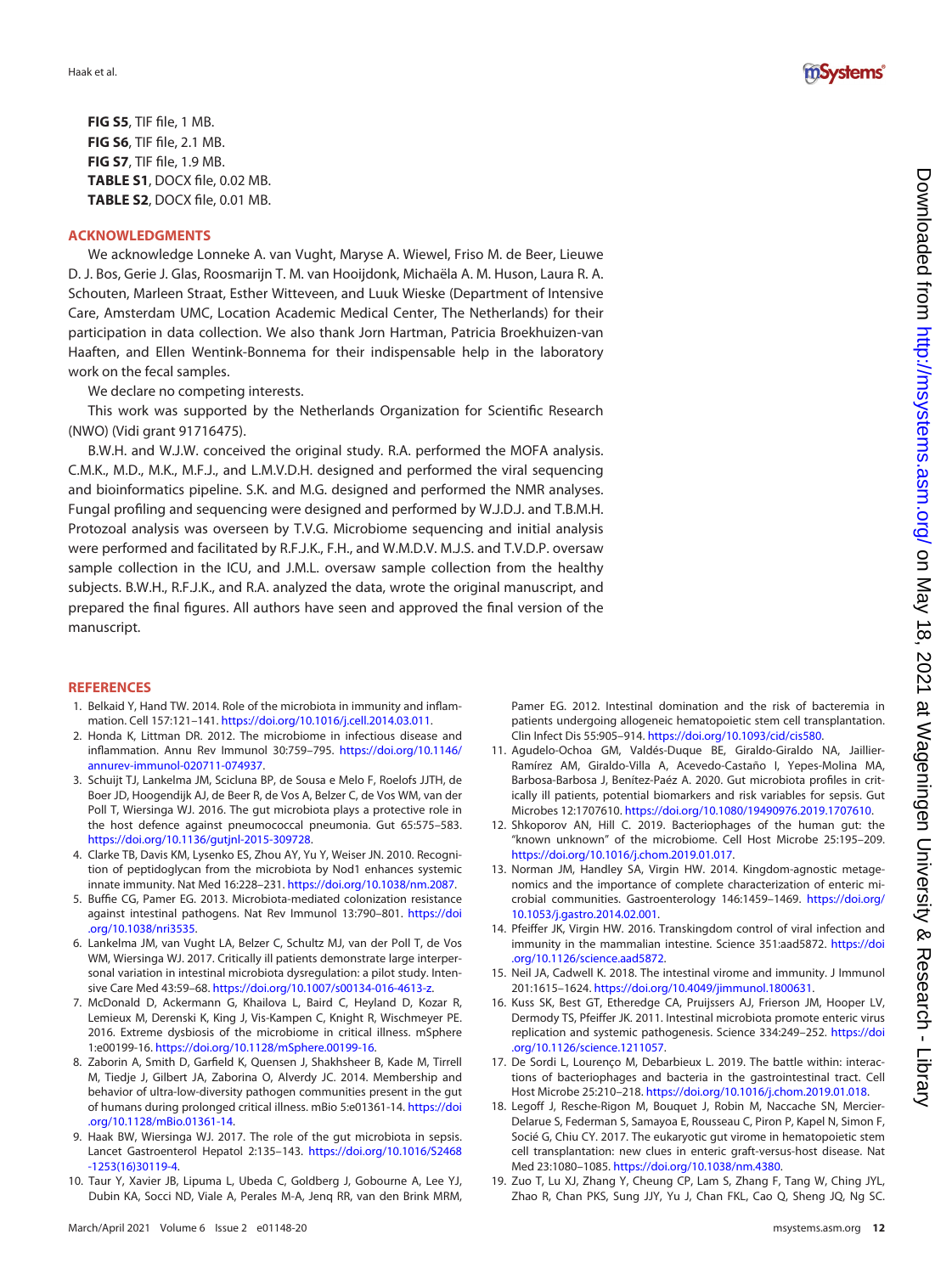

2019. Gut mucosal virome alterations in ulcerative colitis. Gut 68:1169–1179. <https://doi.org/10.1136/gutjnl-2018-318131>.

- <span id="page-12-0"></span>20. Sokol H, Leducq V, Aschard H, Pham HP, Jegou S, Landman C, Cohen D, Liguori G, Bourrier A, Nion-Larmurier I, Cosnes J, Seksik P, Langella P, Skurnik D, Richard ML, Beaugerie L. 2017. Fungal microbiota dysbiosis in IBD. Gut 66:1039–1048. <https://doi.org/10.1136/gutjnl-2015-310746>.
- 21. Botschuijver S, Roeselers G, Levin E, Jonkers DM, Welting O, Heinsbroek SEM, de Weerd HH, Boekhout T, Fornai M, Masclee AA, Schuren FHJ, de Jonge WJ, Seppen J, van den Wijngaard RM. 2017. Intestinal fungal dysbiosis is associated with visceral hypersensitivity in patients with irritable bowel syndrome and rats. Gastroenterology 153:1026–1039. [https://doi](https://doi.org/10.1053/j.gastro.2017.06.004) [.org/10.1053/j.gastro.2017.06.004.](https://doi.org/10.1053/j.gastro.2017.06.004)
- 22. Sovran B, Planchais J, Jegou S, Straube M, Lamas B, Natividad JM, Agus A, Dupraz L, Glodt J, Da Costa G, Michel M-L, Langella P, Richard ML, Sokol H. 2018. Enterobacteriaceae are essential for the modulation of colitis severity by fungi. Microbiome 6:152. [https://doi.org/10.1186/s40168-018](https://doi.org/10.1186/s40168-018-0538-9) [-0538-9](https://doi.org/10.1186/s40168-018-0538-9).
- <span id="page-12-2"></span>23. Richard ML, Sokol H. 2019. The gut mycobiota: insights into analysis, environmental interactions and role in gastrointestinal diseases. Nat Rev Gastroenterol Hepatol 16:331–345. [https://doi.org/10.1038/s41575-019](https://doi.org/10.1038/s41575-019-0121-2) [-0121-2](https://doi.org/10.1038/s41575-019-0121-2).
- <span id="page-12-1"></span>24. Zhai B, Ola M, Rolling T, Tosini NL, Joshowitz S, Littmann ER, Amoretti LA, Fontana E, Wright RJ, Miranda E, Veelken CA, Morjaria SM, Peled JU, van den Brink MRM, Babady NE, Butler G, Taur Y, Hohl TM. 2020. High-resolution mycobiota analysis reveals dynamic intestinal translocation preceding invasive candidiasis. Nat Med 26:59–64. [https://doi.org/10.1038/](https://doi.org/10.1038/s41591-019-0709-7) [s41591-019-0709-7](https://doi.org/10.1038/s41591-019-0709-7).
- <span id="page-12-3"></span>25. Callahan BJ, McMurdie PJ, Rosen MJ, Han AW, Johnson AJA, Holmes SP. 2016. DADA2: high-resolution sample inference from Illumina amplicon data. Nat Methods 13:581–583. [https://doi.org/10.1038/nmeth.3869.](https://doi.org/10.1038/nmeth.3869)
- <span id="page-12-4"></span>26. van der Hoek L, de Vries M, Oude Munnink BB, Deijs M, Canuti M, Koekkoek SM, Molenkamp R, Bakker M, Jurriaans S, van Schaik BDC, Luyf AC, Olabarriaga SD, van Kampen AHC. 2012. Performance of VIDISCA-454 in feces-suspensions and serum. Viruses 4:1328-1334. [https://doi.org/10](https://doi.org/10.3390/v4081328) [.3390/v4081328](https://doi.org/10.3390/v4081328).
- <span id="page-12-5"></span>27. Edridge AWD, Deijs M, van Zeggeren IE, Kinsella CM, Jebbink MF, Bakker M, van de Beek D, Brouwer MC, van der Hoek L. 2019. Viral metagenomics on cerebrospinal fluid. Genes (Basel) 10:332. [https://doi.org/10.3390/](https://doi.org/10.3390/genes10050332) [genes10050332](https://doi.org/10.3390/genes10050332).
- <span id="page-12-6"></span>28. Kinsella CM, Deijs M, van der Hoek L. 2019. Enhanced bioinformatic profiling of VIDISCA libraries for virus detection and discovery. Virus Res 263:21–26. [https://doi.org/10.1016/j.virusres.2018.12.010.](https://doi.org/10.1016/j.virusres.2018.12.010)
- <span id="page-12-7"></span>29. Haak BW, Lankelma JM, Hugenholtz F, Belzer C, De Vos WM, Wiersinga WJ. 2019. Long-term impact of oral vancomycin, ciprofloxacin and metronidazole on the gut microbiota in healthy humans. J Antimicrob Chemother 74:782–786. [https://doi.org/10.1093/jac/dky471.](https://doi.org/10.1093/jac/dky471)
- <span id="page-12-8"></span>30. Hallen-Adams HE, Suhr MJ. 2017. Fungi in the healthy human gastrointestinal tract. Virulence 8:352–358. [https://doi.org/10.1080/21505594.2016](https://doi.org/10.1080/21505594.2016.1247140) [.1247140.](https://doi.org/10.1080/21505594.2016.1247140)
- <span id="page-12-9"></span>31. Suhr MJ, Hallen-Adams HE. 2015. The human gut mycobiome: pitfalls and potentials-a mycologist's perspective. Mycologia 107:1057-1073. [https://](https://doi.org/10.3852/15-147) [doi.org/10.3852/15-147](https://doi.org/10.3852/15-147).
- <span id="page-12-10"></span>32. Nash AK, Auchtung TA, Wong MC, Smith DP, Gesell JR, Ross MC, Stewart CJ, Metcalf GA, Muzny DM, Gibbs RA, Ajami NJ, Petrosino JF. 2017. The gut mycobiome of the Human Microbiome Project healthy cohort. Microbiome 5:153. <https://doi.org/10.1186/s40168-017-0373-4>.
- <span id="page-12-11"></span>33. Dutilh BE, Cassman N, McNair K, Sanchez SE, Silva GGZ, Boling L, Barr JJ, Speth DR, Seguritan V, Aziz RK, Felts B, Dinsdale EA, Mokili JL, Edwards RA. 2014. A highly abundant bacteriophage discovered in the unknown sequences of human faecal metagenomes. Nat Commun 5:4498. [https://](https://doi.org/10.1038/ncomms5498) [doi.org/10.1038/ncomms5498](https://doi.org/10.1038/ncomms5498).
- <span id="page-12-12"></span>34. Shkoporov AN, Khokhlova EV, Fitzgerald CB, Stockdale SR, Draper LA, Ross RP, Hill C. 2018.  $\Phi$ CrAss001 represents the most abundant bacteriophage family in the human gut and infects Bacteroides intestinalis. Nat Commun 9:4781. <https://doi.org/10.1038/s41467-018-07225-7>.
- <span id="page-12-13"></span>35. Shkoporov AN, Clooney AG, Sutton TDS, Ryan FJ, Daly KM, Nolan JA, McDonnell SA, Khokhlova EV, Draper LA, Forde A, Guerin E, Velayudhan V, Ross RP, Hill C. 2019. The human gut virome is highly diverse, stable, and individual specific. Cell Host Microbe 26:527–541.e5. [https://doi.org/10](https://doi.org/10.1016/j.chom.2019.09.009) [.1016/j.chom.2019.09.009](https://doi.org/10.1016/j.chom.2019.09.009).
- <span id="page-12-14"></span>36. van Hattem JM, Arcilla MS, Grobusch MP, Bart A, Bootsma MC, van Genderen PJ, van Gool T, Goorhuis A, van Hellemond JJ, Molenkamp R, Molhoek N, Oude Lashof AM, Stobberingh EE, de Wever B, Verbrugh HA, Melles DC, Penders J, Schultsz C, de Jong MD. 2017. Travel-related
- <span id="page-12-15"></span>37. van Hattem JM, Arcilla MS, Schultsz C, Bootsma MC, Verhaar N, Rebers SP, Goorhuis A, Grobusch MP, Penders J, de Jong MD, van Gool T, Bart A, COMBAT Consortium. 2019. Carriage of Blastocystis spp. in travellers—a prospective longitudinal study. Travel Med Infect Dis 27:87–91. [https://](https://doi.org/10.1016/j.tmaid.2018.06.005) [doi.org/10.1016/j.tmaid.2018.06.005.](https://doi.org/10.1016/j.tmaid.2018.06.005)
- <span id="page-12-16"></span>38. Argelaguet R, Velten B, Arnol D, Dietrich S, Zenz T, Marioni JC, Buettner F, Huber W, Stegle O. 2018. Multi-omics factor analysis—a framework for unsupervised integration of multi-omics data sets. Mol Syst Biol 14:e8124. <https://doi.org/10.15252/msb.20178124>.
- <span id="page-12-17"></span>39. Argelaguet R, Arnol D, Bredikhin D, Deloro Y, Velten B, Marioni JC, Stegle O. 2020. MOFA $+$ : a statistical framework for comprehensive integration of multi-modal single-cell data. Genome Biol 21:111. [https://doi.org/10](https://doi.org/10.1186/s13059-020-02015-1) [.1186/s13059-020-02015-1.](https://doi.org/10.1186/s13059-020-02015-1)
- <span id="page-12-18"></span>40. Argelaguet R, Clark SJ, Mohammed H, Stapel LC, Krueger C, Kapourani C-A, Imaz-Rosshandler I, Lohoff T, Xiang Y, Hanna CW, Smallwood S, Ibarra-Soria X, Buettner F, Sanguinetti G, Xie W, Krueger F, Göttgens B, Rugg-Gunn PJ, Kelsey G, Dean W, Nichols J, Stegle O, Marioni JC, Reik W. 2019. Multi-omics profiling of mouse gastrulation at single-cell resolution. Nature 576:487–491. <https://doi.org/10.1038/s41586-019-1825-8>.
- <span id="page-12-19"></span>41. Aitchison J. 1982. The statistical analysis of compositional data. J R Stat Soc Series B Stat Methodol 44:139–160. [https://doi.org/10.1111/j.2517](https://doi.org/10.1111/j.2517-6161.1982.tb01195.x) [-6161.1982.tb01195.x.](https://doi.org/10.1111/j.2517-6161.1982.tb01195.x)
- <span id="page-12-20"></span>42. Gloor GB, Macklaim JM, Pawlowsky-Glahn V, Egozcue JJ. 2017. Microbiome datasets are compositional: and this is not optional. Front Microbiol 8:2224. [https://doi.org/10.3389/fmicb.2017.02224.](https://doi.org/10.3389/fmicb.2017.02224)
- <span id="page-12-21"></span>43. Alverdy JC, Krezalek MA. 2017. Collapse of the microbiome, emergence of the pathobiome, and the immunopathology of sepsis. Crit Care Med 45:337–347. [https://doi.org/10.1097/CCM.0000000000002172.](https://doi.org/10.1097/CCM.0000000000002172)
- <span id="page-12-22"></span>44. Wischmeyer PE, McDonald D, Knight R. 2016. Role of the microbiome, probiotics, and "dysbiosis therapy" in critical illness. Curr Opin Crit Care 22:347–353. [https://doi.org/10.1097/MCC.0000000000000321.](https://doi.org/10.1097/MCC.0000000000000321)
- <span id="page-12-23"></span>45. Haak BW, Levi M, Wiersinga WJ. 2017. Microbiota-targeted therapies on the intensive care unit. Curr Opin Crit Care 23:167–174. [https://doi.org/10](https://doi.org/10.1097/MCC.0000000000000389) [.1097/MCC.0000000000000389.](https://doi.org/10.1097/MCC.0000000000000389)
- <span id="page-12-24"></span>46. Lee YJ, Arguello ES, Jenq RR, Littmann E, Kim GJ, Miller LC, Ling L, Figueroa C, Robilotti E, Perales M-A, Barker JN, Giralt S, van den Brink MRM, Pamer EG, Taur Y. 2017. Protective factors in the intestinal microbiome against Clostridium difficile infection in recipients of allogeneic hematopoietic stem cell transplantation. J Infect Dis 215:1117–1123. [https://](https://doi.org/10.1093/infdis/jix011) [doi.org/10.1093/infdis/jix011.](https://doi.org/10.1093/infdis/jix011)
- <span id="page-12-25"></span>47. Miceli MH, Díaz JA, Lee SA. 2011. Emerging opportunistic yeast infections. Lancet Infect Dis 11:142–151. [https://doi.org/10.1016/S1473-3099\(10\)](https://doi.org/10.1016/S1473-3099(10)<?A3B2 re 3j?>70218-8) [70218-8.](https://doi.org/10.1016/S1473-3099(10)<?A3B2 re 3j?>70218-8)
- <span id="page-12-26"></span>48. Beyda ND, Chuang SH, Alam MJ, Shah DN, Ng TM, McCaskey L, Garey KW. 2013. Treatment of Candida famata bloodstream infections: case series and review of the literature. J Antimicrob Chemother 68:438–443. [https://](https://doi.org/10.1093/jac/dks388) [doi.org/10.1093/jac/dks388](https://doi.org/10.1093/jac/dks388).
- <span id="page-12-27"></span>49. Nguyen LN, Lopes LCL, Cordero RJBB, Nosanchuk JD. 2011. Sodium butyrate inhibits pathogenic yeast growth and enhances the functions of macrophages. J Antimicrob Chemother 66:2573–2580. [https://doi.org/10](https://doi.org/10.1093/jac/dkr358) [.1093/jac/dkr358](https://doi.org/10.1093/jac/dkr358).
- <span id="page-12-28"></span>50. García C, Tebbji F, Daigneault M, Liu N-N, Köhler JR, Allen-Vercoe E, Sellam A. 2017. The human gut microbial metabolome modulates fungal growth via the TOR signaling pathway. mSphere 2:e00555-17. [https://doi](https://doi.org/10.1128/mSphere.00555-17) [.org/10.1128/mSphere.00555-17.](https://doi.org/10.1128/mSphere.00555-17)
- <span id="page-12-29"></span>51. Fan D, Coughlin LA, Neubauer MM, Kim J, Kim MS, Zhan X, Simms-Waldrip TR, Xie Y, Hooper LV, Koh AY. 2015. Activation of HIF-1 $\alpha$  and LL-37 by commensal bacteria inhibits Candida albicans colonization. Nat Med 21:808–814. [https://doi.org/10.1038/nm.3871.](https://doi.org/10.1038/nm.3871)
- <span id="page-12-30"></span>52. Huseyin CE, O'Toole PW, Cotter PD, Scanlan PD. 2017. Forgotten fungi the gut mycobiome in human health and disease. FEMS Microbiol Rev 41:479–511. <https://doi.org/10.1093/femsre/fuw047>.
- <span id="page-12-31"></span>53. Kong EF, Tsui C, Kucharíková S, Van Dijck P, Jabra-Rizk MA. 2017. Modulation of Staphylococcus aureus response to antimicrobials by the Candida albicans quorum sensing molecule farnesol. Antimicrob Agents Chemother 61:e01573-17. [https://doi.org/10.1128/AAC.01573-17.](https://doi.org/10.1128/AAC.01573-17)
- <span id="page-12-32"></span>54. Arzmi MH, Dashper S, Catmull D, Cirillo N, Reynolds EC, McCullough M. 2015. Coaggregation of Candida albicans, Actinomyces naeslundii and Streptococcus mutans is Candida albicans strain dependent. FEMS Yeast Res 15:fov038. <https://doi.org/10.1093/femsyr/fov038>.